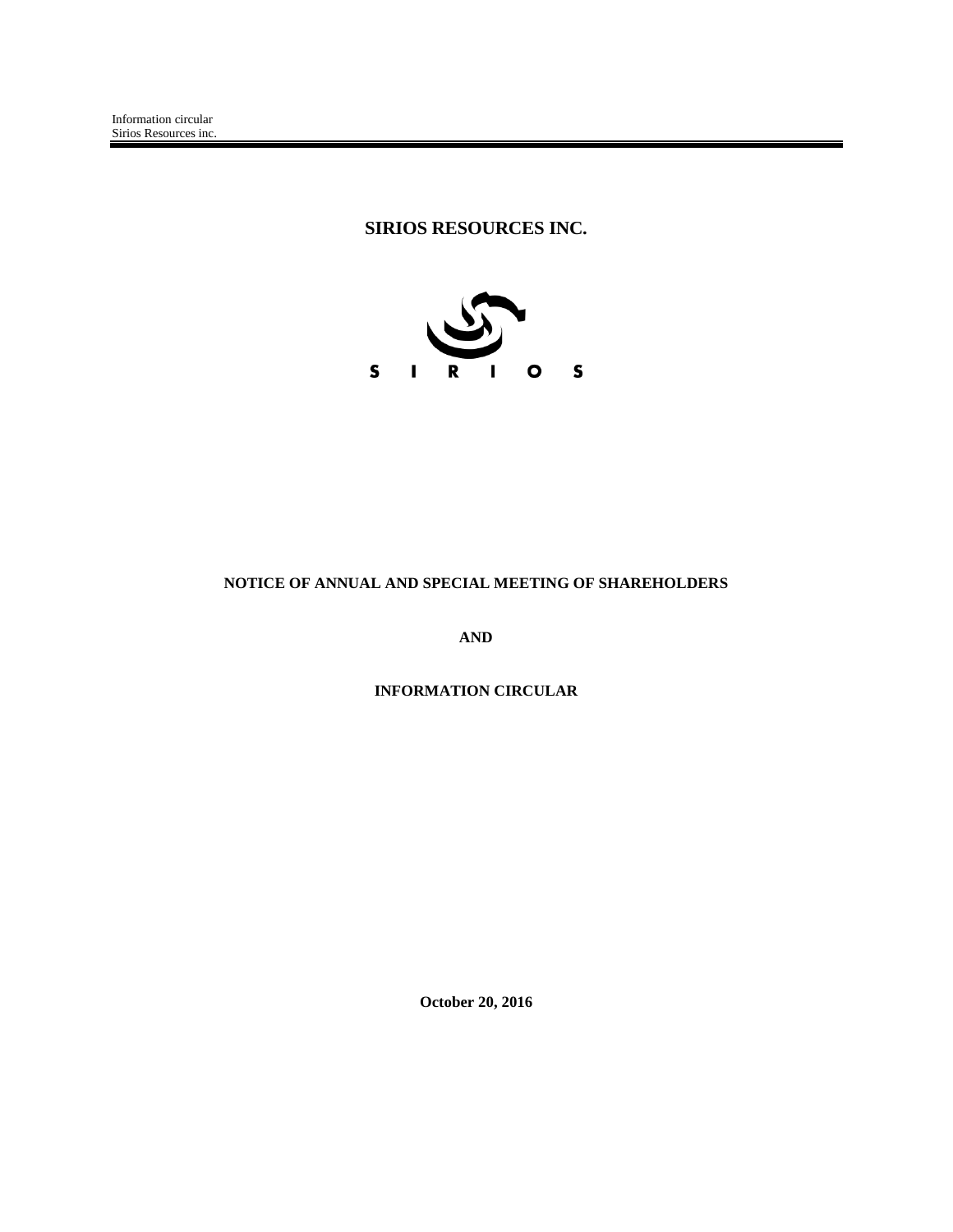### **SIRIOS RESOURCES INC.**

1000 St-Antoine Street West, Suite 415, Montreal (Quebec) H3C 3R7

## **NOTICE OF ANNUAL AND SPECIAL MEETING OF SHAREHOLDERS**

**NOTICE IS HEREBY GIVEN** that the Annual and Special Meeting of shareholders of Sirios Resources Inc. (the "Corporation") will be held at the Château Champlain Marriott Hotel, Maisonneuve A room, 1 Place du Canada, Montreal, Quebec, on November 29, 2016, at 10:00 a.m. (Montreal time), for the following purposes:

- 1. to present to shareholders the financial statements of the Corporation for the year ended June 30, 2016, as well as the related auditor's report;
- 2. to elect the directors of the Corporation;
- 3. to appoint the auditor of the Corporation and to authorize the Board of Directors to fix its remuneration;
- 4. to consider and, if deemed advisable, adopt a resolution to ratify and confirm the stock option plan of the Corporation; and
- 5. to transact such other business that may properly come before the Meeting.

The attached management proxy circular includes supplementary information on the matters to be dealt with at the Meeting and, as such, is an integral part of this Notice.

> Montreal (Quebec) October 20, 2016

## **BY ORDER OF THE BOARD OF DIRECTORS,**

 (signed) Dominique Doucet President

**Since it is desirable that as many shares as possible be represented and voted at the Meeting, we urge any shareholder who is unable to attend the Meeting in person to complete and return the enclosed proxy form in accordance with the instructions contained therein.**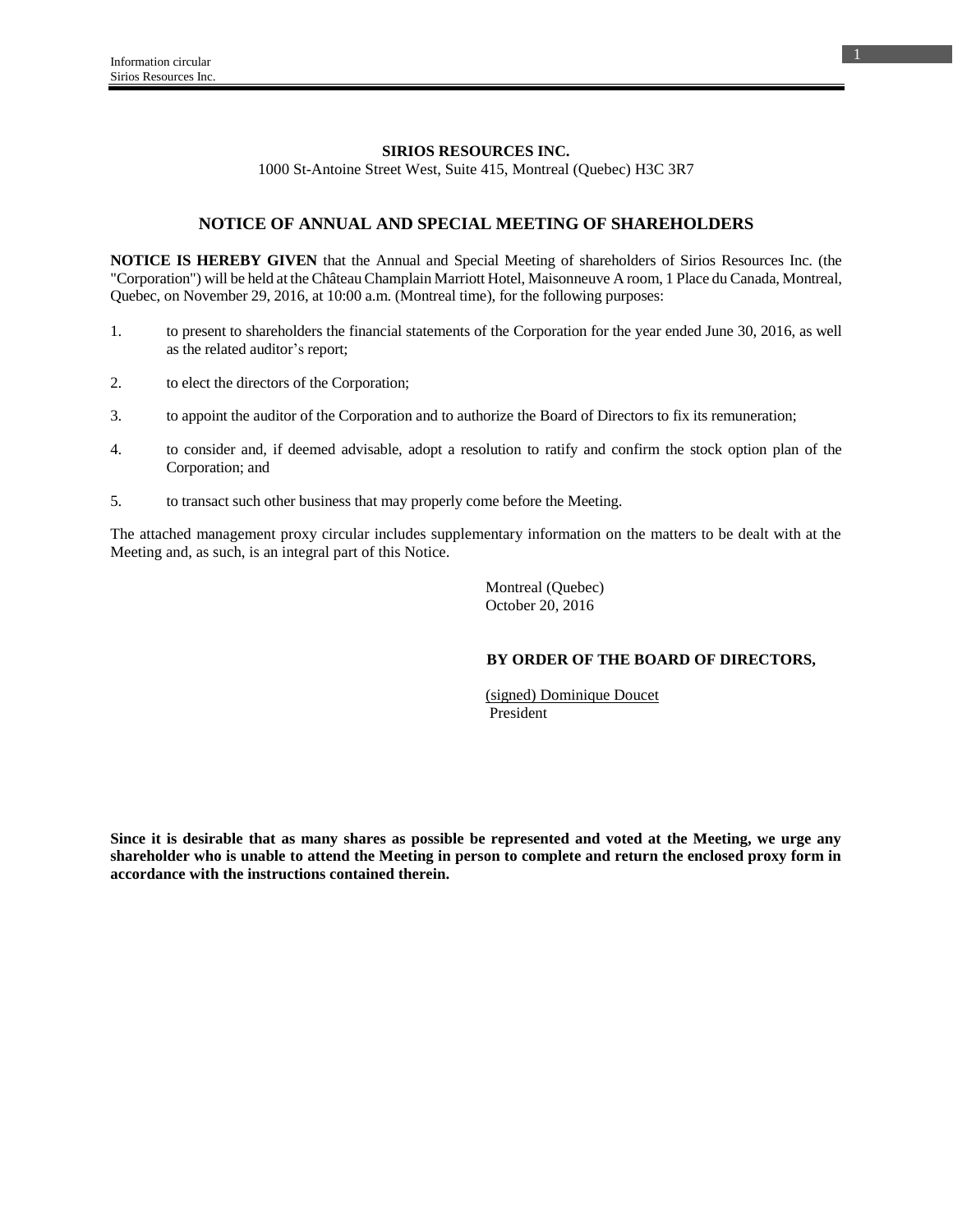#### **SIRIOS RESOURCES INC.**

(the "Corporation")

**INFORMATION CIRCULAR**

(Containing information as of October 20, 2016, unless indicated otherwise)

#### **SOLICITATION OF PROXIES**

**This information circular (the "Information Circular") is provided in connection with the solicitation of proxies to be used at the annual and special meeting of shareholders (the "Meeting") of the Corporation to be held at the time and place and for the purposes set forth in the attached Notice of Meeting and at any adjournment thereof. The enclosed proxy is being solicited by the management of the Corporation and the cost of this solicitation will be borne by the Corporation. The solicitation will be conducted primarily by mail but proxies may also be solicited personally by officers, employees or agents of the Corporation, but without additional compensation.**

If you cannot attend the Meeting in person, complete and return the enclosed form of proxy in accordance with the instructions contained therein.

### **REQUIRED QUORUM**

The by-laws of the Corporation provide that a quorum is reached at a shareholders' meeting of the Corporation if two (2) or more holders representing 10% of the votes that may be casted at the Meeting are present in person or represented by proxy.

#### **APPOINTMENT OF PROXYHOLDER AND RIGHT OF REVOCATION OF PROXIES**

The persons named in the enclosed form of proxy are Directors and Officers of the Corporation. **A shareholder has the right to appoint as his or her proxy a person, who need not be a shareholder, other than those whose names are printed on the accompanying form of proxy.** A shareholder who wishes to appoint some other person to represent him or her at the Meeting may do so either by inserting such other person's name in the blank space provided in the form of proxy and signing the form of proxy, or by completing and signing another proper form of proxy.

A shareholder may revoke a proxy at any time by an instrument in writing executed by him or, if the shareholder is a corporation, under its corporate seal, or by an officer or attorney thereof duly authorized in writing, and by sending it at the same address where the form of proxy was sent and within the delays mentioned therein, or two business days preceding the date the Meeting resumes if it is adjourned, or by delivering it to the chairman of such Meeting on the day of the Meeting or any adjournment thereof.

### **INFORMATION FOR BENEFICIAL SHAREHOLDERS**

#### **Only registered shareholders or holders of a duly designated proxy are eligible to attend and vote at the Meeting.**

Shareholders who do not hold their shares in their own name (the "Beneficial Shareholders") are advised that only the proxies of registered shareholders may be recognized and used for a vote at the Meeting. Actual shareholders who fill out and return a proxy shall indicate the name of the person (usually a brokerage house) that holds their shares as the registered shareholder. Each intermediary (broker) has its own mailing procedure and provides for its own return instructions, which should be carefully followed. The proxy provided to Beneficial Shareholders is identical to the one provided to registered shareholders. Nevertheless, its purpose is limited to instructing the registered shareholder on how to vote.

If the shares appear on the account statement supplied to a shareholder by a broker, then, generally speaking, these shares will not be registered in the name of the shareholder in the Corporation's records. It is probable that these shares will be registered in the name of the shareholder's broker or an agent of the broker. In Canada, most of these shares are registered in the name of CDS & Co. (the name of registration of Canadian Clearing and Depository Services Inc.),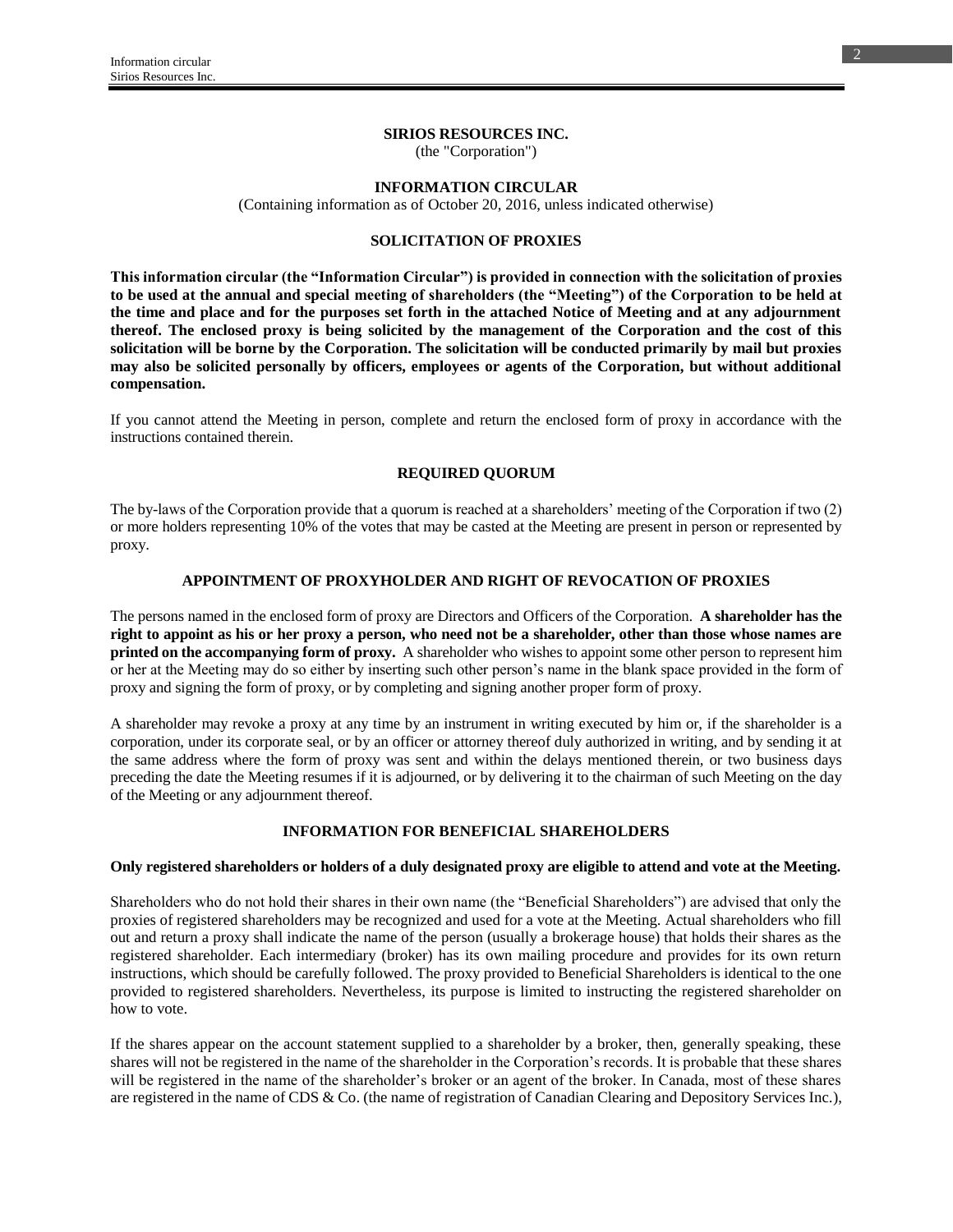which acts as nominee for many Canadian brokerage firms. The voting rights attached to the shares held by brokers or their nominees may not be exercised in favour of or against resolutions except as directed by the shareholder. Without specific instructions, brokers or nominees are prohibited from exercising the voting rights attached to the shares of their customers. The directors and executive officers of the Corporation do not know for whose benefit the shares registered in the name of CDS & Co. are held.

Brokers and other intermediaries are required to request voting instructions from the Beneficial Shareholders before shareholder meetings. Brokers and other intermediaries have their own specific sending procedures and instructions for returning documents, which must be followed to the letter by the Beneficial Shareholders so that their voting rights can be exercised at the Meeting. In Canada, most brokers delegate the responsibility of obtaining instructions from their customers to Broadridge Financial Solutions Inc. ("BFSI"). A Beneficial Shareholder who receives a voting instruction form from BFSI may not use this form to vote directly at the Meeting. If you have any questions about exercising your voting rights attached to the shares that you hold through a broker or another intermediary, please contact this broker or other intermediary directly.

Although a Beneficial Shareholder cannot be recognized at the Meeting for the purpose of directly exercising the voting rights attached to the shares registered in the name of its broker (or of an agent of such broker), he/she may attend the Meeting as a proxy of the registered shareholder and exercise the voting rights attached to the shares in connection therewith.

Unless otherwise indicated, in this Circular as well as the attached proxy form and Notice of Meeting, "Shareholders" refers to registered shareholders.

## **EXERCISE OF DISCRETION BY PROXIES**

The management undertakes to respect the holder's instructions.

## **In the absence of any instructions, the proxy holder will exercise the right to vote FOR each question defined on the form of proxy, in the Notice of Meeting or in the Information Circular.**

### **Unless otherwise specified herein, all resolutions will be adopted by a simple majority of the votes represented at the Meeting.**

Management does not know and cannot foresee at the present time any amendments or new points to be brought before the Meeting. If such amendments or new points were to be brought before the Meeting, the persons named in the enclosed form of proxy will vote on such matters in the way they consider advisable.

### **RECORD DATE**

The Board of Directors of the Corporation fixed the close of business on October 21, 2016 as the record date for determining which shareholders shall be entitled to receive Notice of the Meeting and to vote in person or by proxy at the Meeting or any adjournment thereof.

## **AUTHORIZED CAPITAL STOCK, VOTING SECURITIES AND PRINCIPAL HOLDERS**

The authorized capital stock of the Corporation consists of an unlimited number of common shares without par value and preferred shares issuable in series.

As the date hereof, there were 103,867,211 common shares and 100,000 preferred shares Series A issued and outstanding. Each common share of the Corporation confers upon its holder the right to one vote. The preferred shares Series A are redeemable at the Corporation's option at their issuance price, are non- voting and not entitled to dividends.

As of the date hereof, to the knowledge of management of the Corporation, the only person holding 10% or more of the issued and outstanding shares of the Corporation is: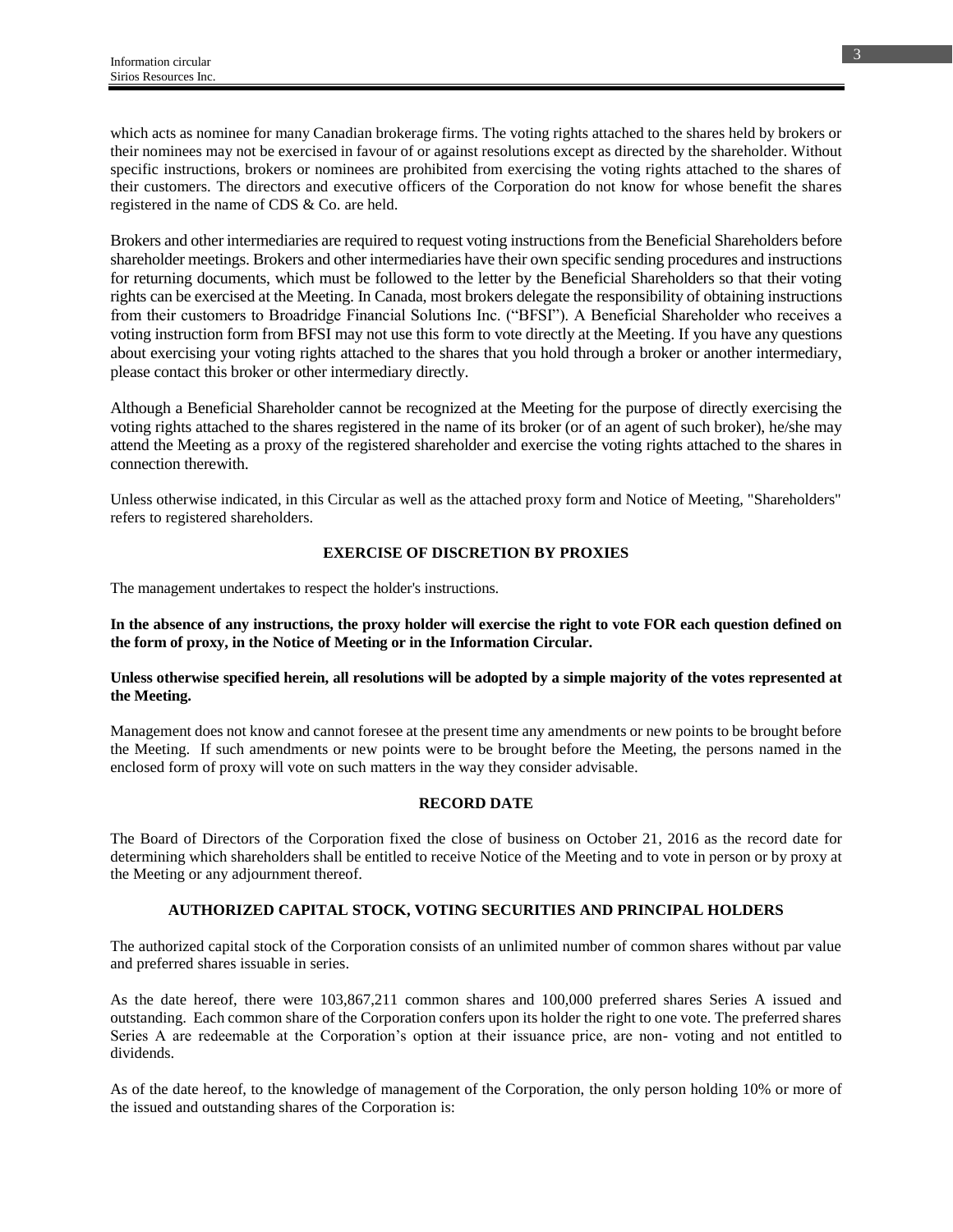| Name          | Nature of holding | <b>Number of Shares</b> | <b>Percentage of issued</b><br>shares |
|---------------|-------------------|-------------------------|---------------------------------------|
| Goldcorp inc. | Directe           | 14.145.220              | 13.62 %                               |

## **INTEREST OF CERTAIN PERSONS IN MATTERS ON THE AGENDA**

The Corporation is not aware of any material interest, direct or indirect, by way of beneficial ownership of securities or otherwise, of any of the following persons in any matter to be acted upon at the Meeting:

- a) each person who has been a director or executive officer of the Corporation at any time since the beginning of the Corporation's last financial year;
- b) each proposed nominee for election as a director of the Corporation; and
- c) each associate or affiliate of any of the foregoing.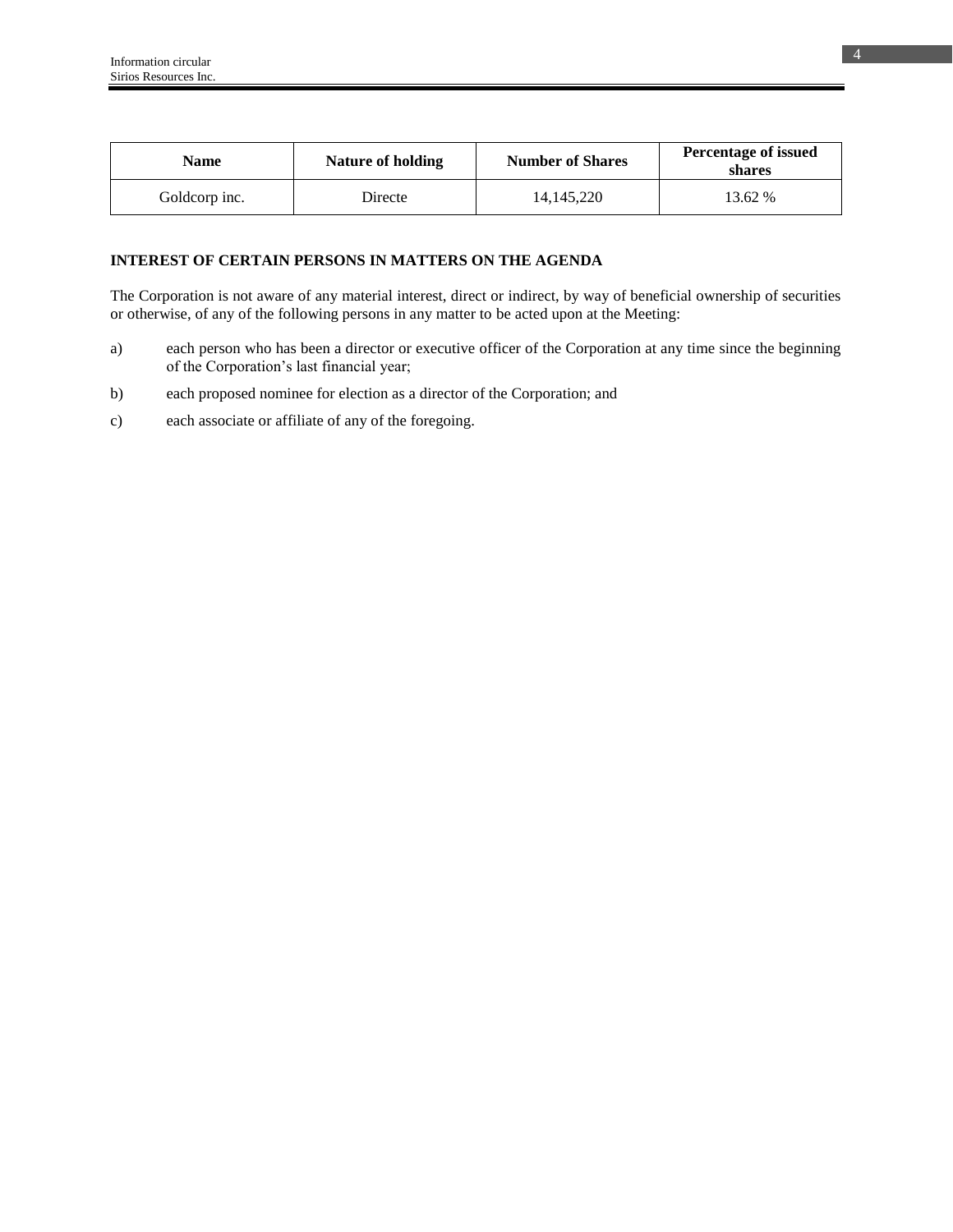## **DETAILS OF MATTERS TO BE DEALT WITH AT THE MEETING**

### *A – FINANCIAL STATEMENTS*

The management discussion and analysis and the audited financial statements for the year ended June 30, 2016, together with the auditors' report therein, will be presented before the Meeting but will not be subject to a vote.

## *B – ELECTION OF DIRECTORS*

The By-laws of the Corporation provide that the members of the Board of Directors are elected annually and that each director holds office until the next annual meeting of shareholders or until his successor is elected or appointed. There are currently five (5) directors.

The Corporation's management proposes the election of the following nominees as directors and does not contemplate that any of such nominees will be unable or unwilling, for any reason, to serve as a director.

| Name, city and<br>province of<br>residence                                       | Office held with<br>the Corporation              | <b>Director since</b> | Number of<br>common<br>shares of the<br><b>Corporation</b><br>beneficially<br>owned or over<br>which control<br>is exercised $^{(1)}$ | <b>Principal occupation</b>                     |
|----------------------------------------------------------------------------------|--------------------------------------------------|-----------------------|---------------------------------------------------------------------------------------------------------------------------------------|-------------------------------------------------|
| Dominique Doucet<br>St-Bruno (Quebec)                                            | President and<br>Chairman of the<br><b>Board</b> | 1994                  | 1,011,063                                                                                                                             | President of the Corporation                    |
| Luc Cloutier $(2)$<br>Amos (Quebec)                                              | Director                                         | 1994                  | 552,052                                                                                                                               | <b>Businessman</b>                              |
| Gilles Dupuis<br>Beloeil (Quebec)                                                | Director                                         | 2015                  | 259,000                                                                                                                               | Investigator, Ordre des<br>ingénieurs du Québec |
| Guy Chevrette <sup><math>(2)</math></sup><br>Saint-Charles-<br>Borromee (Quebec) | Director                                         | 2015                  | $\boldsymbol{0}$                                                                                                                      | <b>Retired Politician</b>                       |
| Michel Bouchard<br>Quebec (Quebec)                                               | Director                                         | 2016                  | 150,000                                                                                                                               | Director of Companies                           |

(1) Each nominee has supplied the information concerning the number of common shares over which he or she exercises control or direction.

(2) Member of the Audit Committee.

With the exception of Mr. Michel Bouchard, all the nominees have been elected directors of the Corporation at the annual and special shareholders' meeting of December 8, 2015, for which an Information Circular was issued.

For more than 30 years, Mr. Bouchard has been involved in the mining industry in financing, exploration, development and production aspects. He has been a Director and a Senior Executive for several public companies in the mining sector. He was recently President and CEO of Clifton Star Resources Inc., which was acquired by First Mining Finance Corp., of which he is now a Director. He holds a B.Sc. and a M.Sc. in Geology, as well as a MBA. Mr. Bouchard was responsible for the co-discovery of the Bouchard-Hébert mine, in northwest Quebec. He occupied senior executive positions for Aiguebelle Resources Inc., Audrey Resources Inc., Lyon Lake Mines Ltd., SOQUEM, McWatters Mines Inc., Cadiscor Resources Inc, NAP Quebec Mines Ltd., and North American Palladium Ltd.

Except as disclosed hereinafter, to the knowledge of the Corporation, none of the above-mentioned candidates:

(a) is, or within the last ten years, has been a director, chief executive officer or chief financial officer of any company that: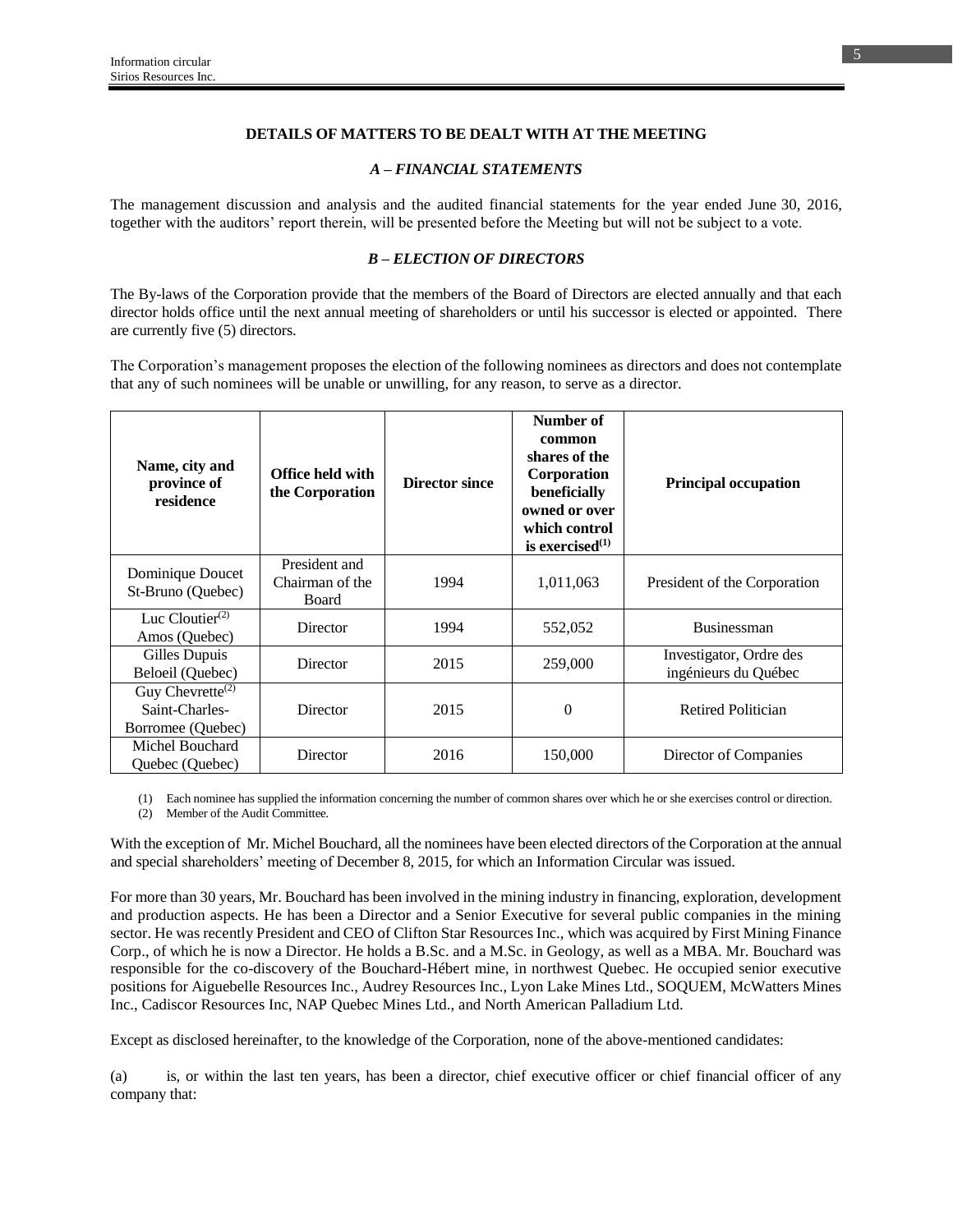- i) was the subject of a cease trade, an order similar to a cease trade order, or an order that denied the relevant company access to any exemption under applicable securities legislation, and which, in all cases, was in effect for a period of more than 30 consecutive days (an "Order"), which Order was issued while the director or executive officer was acting in the capacity as director, chief executive officer or chief financial officer of such company; or
- ii) was subject to an Order that was issued after the proposed director ceased to be a director, chief executive officer or chief financial officer and which resulted from an event that occurred while that person was acting in the capacity as director, chief executive officer or chief financial officer of such company; or

(b) is, or within the last ten years has been, a director or executive officer of any company that, while the proposed director was acting in that capacity, or within a year of that person ceasing to act in that capacity, became bankrupt, made a proposal under any legislation relating to bankruptcy or insolvency or was subject to or instituted any proceedings, arrangement or compromise with creditors or had a receiver, receiver manager or trustee appointed to hold its assets; or

(c) has, within the last ten years, become bankrupt, made a proposal under any legislation relating to bankruptcy or insolvency or become subject to or instituted any proceedings, arrangement or compromise with creditors or had a receiver, receiver manager or trustee appointed to hold his assets.

Dominique Doucet has been a director of Appalaches Resources Inc. ("Appalaches") and Dufferin Resources Inc. ("Dufferin") from 2006 to January 26, 2015. On January 20, 2015, upon a motion filed by LRC-RA LP, a secured creditor of Appalaches and Dufferin, the Bankruptcy and Insolvency division of the Supreme Court of Nova Scotia issued an order appointing Ernst & Young Inc. as the receiver and manager of the assets, property and undertakings of Appalaches and Dufferin pursuant to the provisions of section 243 of the Bankruptcy and Insolvency Act (R.S.C. 1985, c. B-3), and section 43(9) of the Judicature Act (R.S.N.S., 1989, c. 240).

Also, to the knowledge of the Corporation, no candidate for election as director has been subject to:

(a) any penalties or sanctions imposed by a court relating to securities legislation or by a securities regulatory authority or has entered into a settlement agreement with a securities regulatory authority;

(b) any other penalties or sanctions imposed by a court or regulatory body that would likely be considered important to a reasonable shareholder having to decide to vote for a candidate.

**You can vote for the election of all the candidates described above, vote for the election of some of them and withhold from voting for others, or withhold from voting for all of them. Unless otherwise instructed, the persons named in the accompanying form of proxy will vote FOR the election of each of the candidates described above as director of the Corporation.**

## *C – APPOINTMENT OF AUDITOR AND AUTHORIZATION GIVEN TO THE BOARD OF DIRECTORS TO FIX THE REMUNERATION OF THE AUDITOR*

Raymond Chabot Grant Thornton LLP, Chartered Accountants ("RCGT") is the auditor of the Corporation. The Management proposes RCGT as auditor of the Corporation for the financial year ending June 30, 2016. In addition, for practical reasons, it is expedient at the Meeting to authorize the Board of Directors to fix the remuneration of the auditor.

**The persons named in the accompanying form of proxy will vote FOR the appointment of RCGT as auditor of the Corporation to hold office until the next annual meeting of the shareholders of the Corporation and the authorization for the Corporation's directors to fix its remuneration, unless the shareholders signing the proxy has indicated his/her intention to abstain from voting in connection therewith.**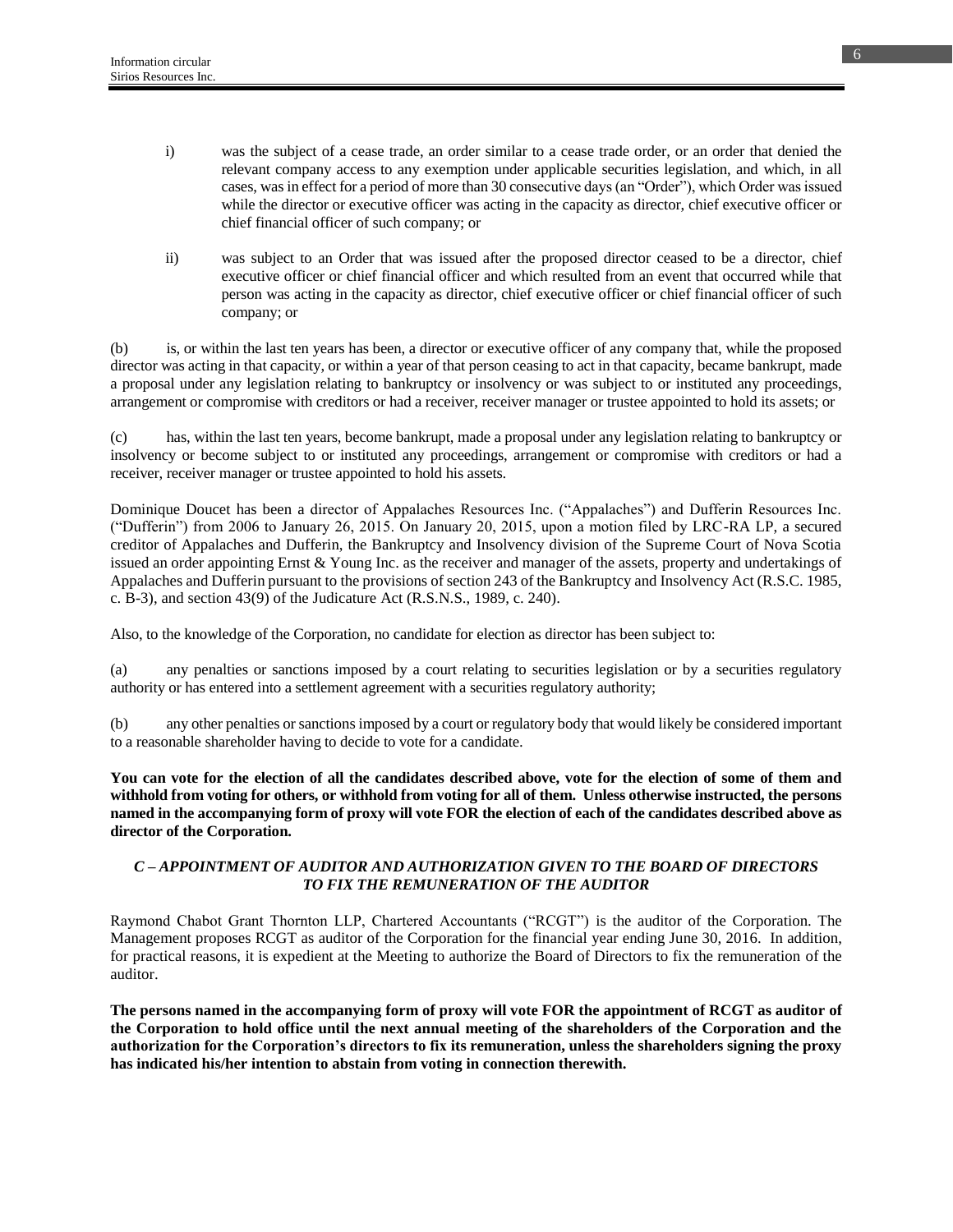## *D - RATIFICATION AND CONFIRMATION OF THE STOCK OPTION PLAN*

The principal terms of the Stock Option Plan (the "Plan") are described under the heading "Stock Option Plan" of this Circular.

The Plan is a "rolling plan" under which may be granted options for a maximum of 10% of the issued and outstanding shares of the Corporation at the time of the grant. The number of common shares that may be reserved under the Plan automatically increases or decreases as the number of issued and outstanding common shares of the Corporation increases or decreases.

Pursuant to the policies of the TSX Venture Exchange, the Plan must be approved annually by the shareholders at their Annual Meeting.

Consequently, the shareholders will be asked to adopt the following resolution:

"BE IT RESOLVED to ratify and confirm the Stock Option Plan of the Corporation currently in force and to authorize any officer of the Corporation to take all necessary actions to give effect to the foregoing."

**The persons named in the accompanying proxy form will vote FOR the resolution confirming the Plan unless the shareholder signing the proxy has indicated his/her intention to vote against it.**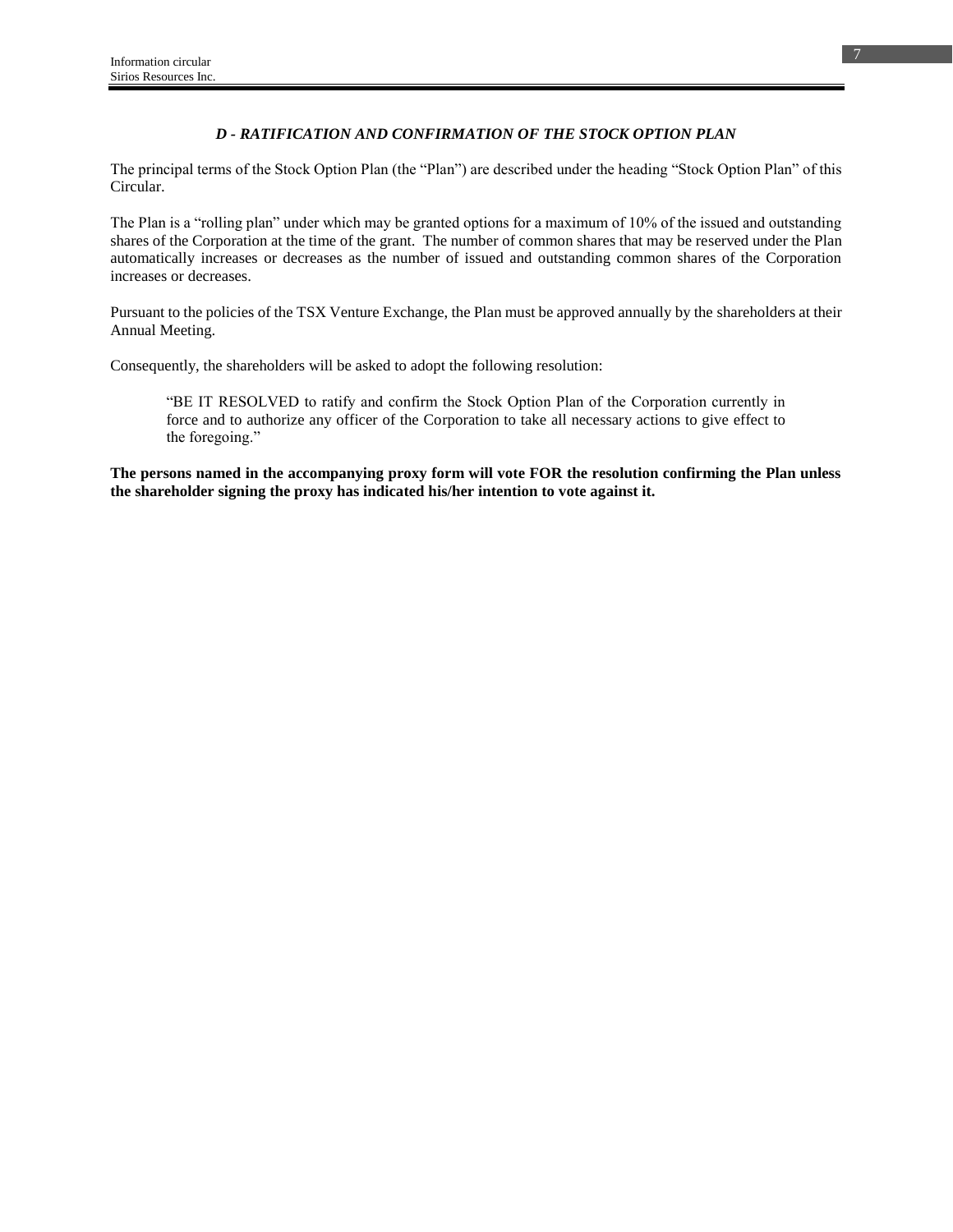## **COMPENSATION OF EXECUTIVE OFFICERS AND DIRECTORS**

### **A – EXECUTIVE OFFICERS**

#### **Compensation Discussion and Analysis**

#### **Interpretation**

*"Named Executive Officer" ("NEO")* means:

- a) a Chief Executive Officer ("CEO");
- b) a Chief Financial Officer ("CFO");
- c) each of the three most highly compensated executive officers, or the three most highly compensated individuals acting in a similar capacity, other than the CEO and CFO, at the end of the most recently completed financial year whose total compensation was, individually, more than \$150,000 for that financial year; and
- d) each individual who would be an NEO under paragraph (c) but for the fact that the individual was neither an executive officer of the Corporation, nor acting in a similar capacity, at the end of that financial year.

The NEOs who are the subject of this Compensation Discussion and Analysis are Dominique Doucet, President and Frédéric Sahyouni, CFO.

### **Objectives of the Compensation Program**

Given its current stage of development, the Corporation does not have an official compensation program. The Board and the Audit Committee meet to review and establish the compensation of the management without taking into account systematic criteria. Given the current status of the Corporation, the use of traditional performance standards, such as corporate profitability, is not considered by the Corporation to be appropriate in the evaluation of the performance of the NEOs. The Board and the Audit Committee also rely, in evaluating the level of compensation, on the experience of their members acquired as executive officers and directors of other mining exploration corporations.

The general objective of the compensation of the NEOs is to:

- (a) attract, retain and motivate talented executive officers that contribute to the continued success of the Corporation;
- (b) align the interests of the NEOs of the Corporation with those of the shareholders of the Corporation;
- (c) provide to the NEOs a compensation that is competitive with those of corporations of a similar size operating a similar business in the appropriate regions; and
- (d) ensure that the overall compensation takes into account the constraints related to the activities of the Corporation, which is a mining exploration corporation, the operations of which will not generate material revenues during a long period of time.

## **Purpose of the Compensation Program**

The compensation program of the NEOs of the Corporation has been designed to reward such persons for reinforcing the Corporation's business objectives and values, for achieving the Corporation's performance objectives and for their individual performances.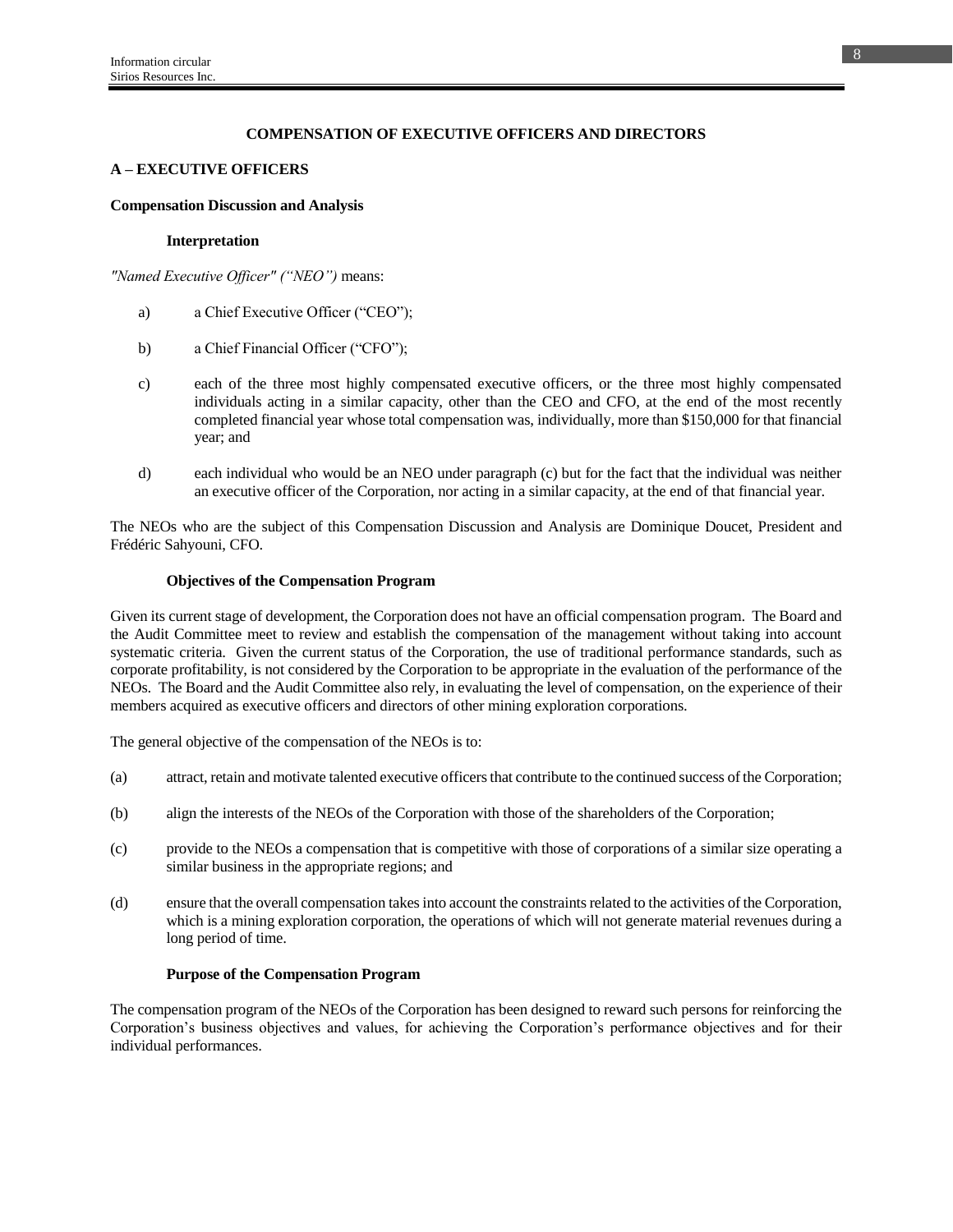### **Elements of the Compensation**

The compensation of the NEOs consists in the payment of a base salary and the grant of options.

### *Purpose of each Element of the Compensation Program*

The base salary is intended to attract and retain NEOs by providing a reasonable amount of non-contingent remuneration.

Stock options are generally awarded to NEOs on an annual basis, at the discretion of the Audit Committee and the Board. The use of stock options encourages and rewards performance by aligning an increase in each NEO's compensation with increases in the Corporation's performance and in the value of the shareholders' investments.

#### *Determination of the Amount of each Element of the Compensation Program*

Compensation of the NEOs of the Corporation, other than the President, is reviewed annually by the President who makes recommendations to the Audit Committee. The Audit Committee reviews the recommendations of the President and makes its own recommendation to the Board for its final approval. The compensation of the President is reviewed annually by the Audit Committee, which then makes recommendations to the Board for its final approval.

#### *Base Salary*

The base salary review of each NEO takes into consideration the current competitive market conditions, experience, proven or expected performance, and the particular skills of the NEO. The Audit Committee establishes the appropriate levels of compensation based upon the knowledge and experience of its members.

The Audit Committee consults data publicly available to ensure that the level of compensation is both commensurate with the size of the Corporation and sufficient to retain the NEO. The Audit Committee does not perform a comparative study of external data to establish compensation levels in comparison to predetermined levels but proceeds with a review of the practices of similar corporations. To that effect, the specific group of similar corporations reviewed by the Audit Committee consisted of the following corporations: Matamec Explorations Inc., Azimut Exploration Inc., Midland Exploration Inc. and Cartier Resources Inc. Those corporations were selected on the basis that they had financial, operational and industrial characteristics similar to the Corporation.

The Audit Committee believes that external data provides insight into external competitiveness but that it does not constitute the single appropriate basis for establishing compensation levels. External data is considered, along with an assessment of individual performance and experience, the Corporation's business strategy and general economic considerations.

#### *Stock Options*

The Corporation has established the Plan, the principal terms of which are described under the heading "Stock Option Plan" of this Circular. The Board determines at its discretion, on the basis of the recommendations of the Audit Committee, the number of options to be awarded to each NEO as well as the other related terms. Previous option grants are not taken into consideration for the new grants.

#### *Link to Overall Compensation Objectives*

Each element of the compensation program has been designed to meet one or more objectives of the overall program. The fixed based salary, combined with the granting of stock options, has been designed to provide total compensation which the Board believes is competitive with that paid by other corporations of comparable size engaged in similar business in appropriate regions.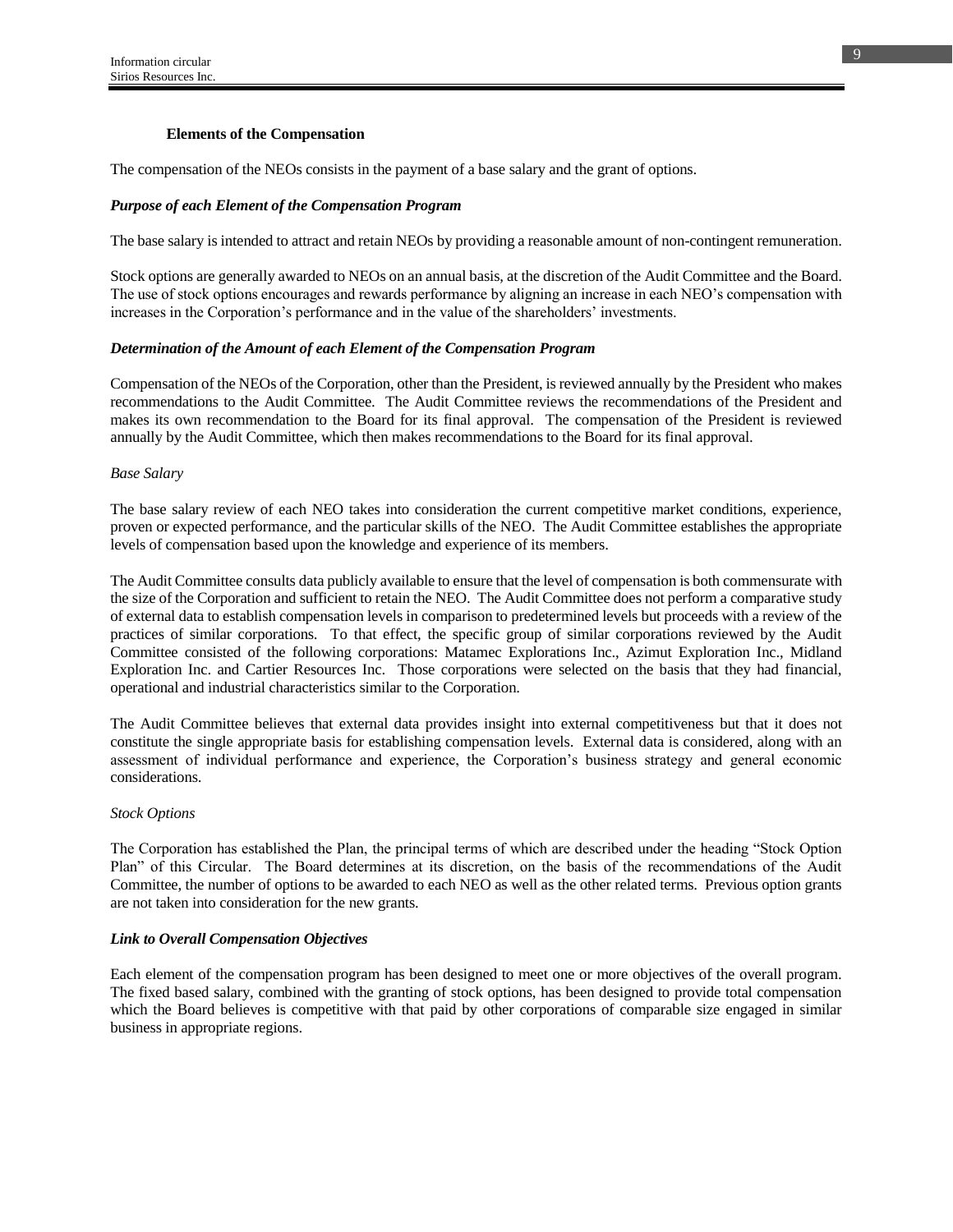#### **Compensation and Risk Management**

Given the size of the Corporation and the fact that it has not implemented a formal compensation program, it is not possible for the Audit Committee nor the Board to take into consideration the risks associated with a compensation program.

### **Summary Compensation Table**

The following table presents information concerning all compensation paid, payable, awarded, granted, given or otherwise provided to NEOs of the Corporation for services rendered to the Corporation during the three (3) most recently completed financial years.

|                                     |                      |                               |                                        |                                           |                              | Non-equity incentive plan<br>compensation (\$) |                                         |                                    |                                |
|-------------------------------------|----------------------|-------------------------------|----------------------------------------|-------------------------------------------|------------------------------|------------------------------------------------|-----------------------------------------|------------------------------------|--------------------------------|
| Name and<br>principal<br>position   | Year                 | <b>Salary</b><br>$($)$        | <b>Share-based</b><br>awards<br>$($ \$ | Option-<br>based<br>awards<br>$(3)^{(1)}$ | Annual<br>incentive<br>plans | Long-term<br>incentive<br>plans                | <b>Pension</b><br><b>Value</b><br>$($)$ | All other<br>compensation<br>$($)$ | Total<br>compensation<br>$($)$ |
| Dominique<br>Doucet,<br>President   | 2016<br>2015<br>2014 | 154.031<br>133,305<br>120,989 | n/a                                    | 12,000<br>11,100<br>60,773                | n/a                          | n/a                                            | n/a                                     | n/a                                | 166,031<br>144,405<br>181,762  |
| Frédéric<br>Sahyouni,<br><b>CFO</b> | 2016<br>2015<br>2014 | 11.640<br>1,603<br>10.395     | n/a                                    | 4,500<br>8,100<br>16,728                  | n/a                          | n/a                                            | n/a                                     | n/a                                | 16,140<br>9,703<br>27,123      |

(1) In determining the fair value of the option-based awards, the Corporation used the Black-Scholes method, with the following assumptions: (a) risk-free interest rate: 0.56% for 2016 (0.76% for 2015 and 1.06% for 2014), (b) forecasted volatility: 93% for 2016 (104% for 2015 and 115% for 2014), (c) average dividend per share: 0 %, (d) expected life: 5 years.

### **Incentive Plan Awards**

#### *Outstanding Share-Based Awards and Option-Based Awards*

The following table presents for each NEO all awards outstanding at the end of the last completed financial year.

|                   |                                                                             |                                        | <b>Options-based Awards</b>      | <b>Share-based Awards</b>                                        |                                                                           |                                                                                      |                                                                                                      |
|-------------------|-----------------------------------------------------------------------------|----------------------------------------|----------------------------------|------------------------------------------------------------------|---------------------------------------------------------------------------|--------------------------------------------------------------------------------------|------------------------------------------------------------------------------------------------------|
| <b>Name</b>       | Number of<br>securities<br>underlying<br>unexercised<br>options<br>$^{(#)}$ | Option<br>exercise<br>price<br>$($ \$) | <b>Option expiration</b><br>date | Value of<br>unexercised in-the-<br>money options $(1)$<br>$(\$)$ | Number of<br>shares or units<br>of shares that<br>have not vested<br>(# ) | Market or payout<br>value of share-<br>based awards that<br>have not vested<br>$($)$ | Market or payout<br>value of vested<br>share-based<br>awards not paid<br>out or distributed<br>$($)$ |
| Dominique Doucet  | 42, 857                                                                     | 0.70                                   | 2017-06-17                       | $\Omega$                                                         |                                                                           |                                                                                      |                                                                                                      |
|                   | 250,000                                                                     | 0.24                                   | 2018-01-17                       | 37,500                                                           |                                                                           |                                                                                      |                                                                                                      |
|                   | 250,000                                                                     | 0.16                                   | 2018-12-12                       | 57,500                                                           | n/a                                                                       | n/a                                                                                  | n/a                                                                                                  |
|                   | 300,000                                                                     | 0.15                                   | 2019-05-06                       | 72,000                                                           |                                                                           |                                                                                      |                                                                                                      |
|                   | 125,000                                                                     | 0.10                                   | 2019-11-25                       | 36,250                                                           |                                                                           |                                                                                      |                                                                                                      |
|                   | 40,000                                                                      | 0.12                                   | 2020-04-13                       | 10,800                                                           |                                                                           |                                                                                      |                                                                                                      |
|                   | 200,000                                                                     | 0.10                                   | 2020-12-08                       | 58,000                                                           |                                                                           |                                                                                      |                                                                                                      |
| Frédéric Sahyouni | 35.714                                                                      | 0.70                                   | 2017-06-17                       | $\Omega$                                                         |                                                                           |                                                                                      |                                                                                                      |
|                   | 225,000                                                                     | 0.24                                   | 2018-01-17                       | 33,750                                                           | n/a                                                                       | n/a                                                                                  | n/a                                                                                                  |
|                   | 150,000                                                                     | 0.16                                   | 2018-12-12                       | 34,500                                                           |                                                                           |                                                                                      |                                                                                                      |
|                   | 75,000                                                                      | 0.10                                   | 2019-11-25                       | 21,750                                                           |                                                                           |                                                                                      |                                                                                                      |
|                   | 40,000                                                                      | 0.12                                   | 2020-04-13                       | 10,800                                                           |                                                                           |                                                                                      |                                                                                                      |
|                   | 75,000                                                                      | 0.10                                   | 2020-12-08                       | 21,750                                                           |                                                                           |                                                                                      |                                                                                                      |

(1) The value of unexercised "in-the-money" options is calculated using the closing price of the common shares of the Corporation on the TSX Venture Exchange on June 30, 2016 (\$0.39) less the respective exercise price of the options.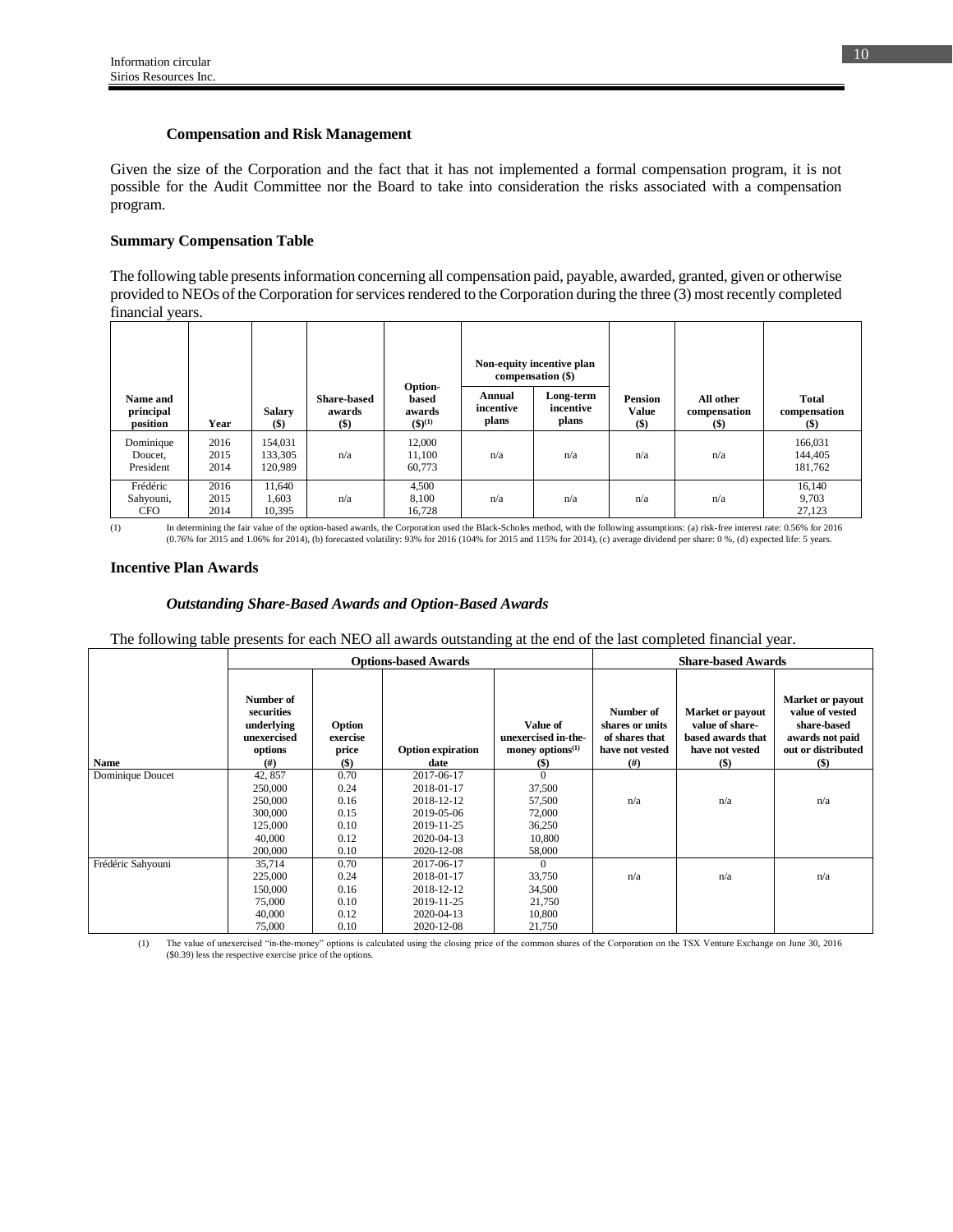### *Value Vested or Earned during the year*

The following table presents information concerning the value vested with respect to awards granted to the NEOs during the last completed financial year.

| Name              | Option-based awards – Value<br>vested during the year | Share-based awards - Value<br>vested during the year | Non-equity incentive plan compensation<br>- Value earned during the year |
|-------------------|-------------------------------------------------------|------------------------------------------------------|--------------------------------------------------------------------------|
| Dominique Doucet  | 272,050                                               | n/a                                                  | n/a                                                                      |
| Frédéric Sahvouni | 122.550                                               | n/a                                                  | n/a                                                                      |

#### **Pension Plan Benefits**

The Corporation does not have a pension plan or other similar plan.

### **Termination and Change of Control Benefits**

The Corporation is not bound to pay any compensation in the case of any termination of employment and change of control.

### **B – DIRECTORS**

#### **Summary Compensation Table**

The compensation of the directors is established by the Audit Committee. Directors that are not NEOs receive a fee of \$500 for each Board or committee meeting to which they attend in person (\$300 if they attend via a conference call). For the year ended June 30, 2016, the directors received a total of \$8,200 in attendance fees for Board and committee meetings. The directors also sometimes receive stock options, at the discretion of the Audit Committee. The following table presents the awards granted to the directors of the Corporation that are not NEOs during the last completed financial year.

| Name                        | <b>Fees earned</b><br>$($ \$) | <b>Share-based</b><br>awards<br>$($ \$ | Option-<br>based<br>awards $(1)$<br>$($)$ | Non-equity<br>incentive plan<br>compensation<br>$($ \$) | <b>Pension</b><br>value<br>$($ \$) | All other<br>compensation<br>$($)$ | <b>Total</b><br>compensation<br>$($ \$) |
|-----------------------------|-------------------------------|----------------------------------------|-------------------------------------------|---------------------------------------------------------|------------------------------------|------------------------------------|-----------------------------------------|
| Luc Cloutier                | 2,500                         | $\sim$                                 | 12,000                                    | $\overline{\phantom{a}}$                                | $\sim$                             |                                    | 14,500                                  |
| Didier Mekki <sup>(2)</sup> | 1,200                         |                                        | 6,000                                     |                                                         | -                                  |                                    | 7,200                                   |
| Guy Chevrette               | 1,800                         |                                        | 6,000                                     |                                                         |                                    |                                    | 7,800                                   |
| Gilles Dupuis               | 1,600                         |                                        | 18,000                                    | -                                                       |                                    |                                    | 19,600                                  |

<sup>(1)</sup> In determining the fair value of the options granted, the Corporation used the Black-Scholes method, with the following assumptions: (a) risk-free interest rate: 0.56%, (b) forecasted volatility: 93%, (c) average dividend per share: 0 %, (d) expected life: 5 years.

(2) Didier Mekki resigned on January 20, 2016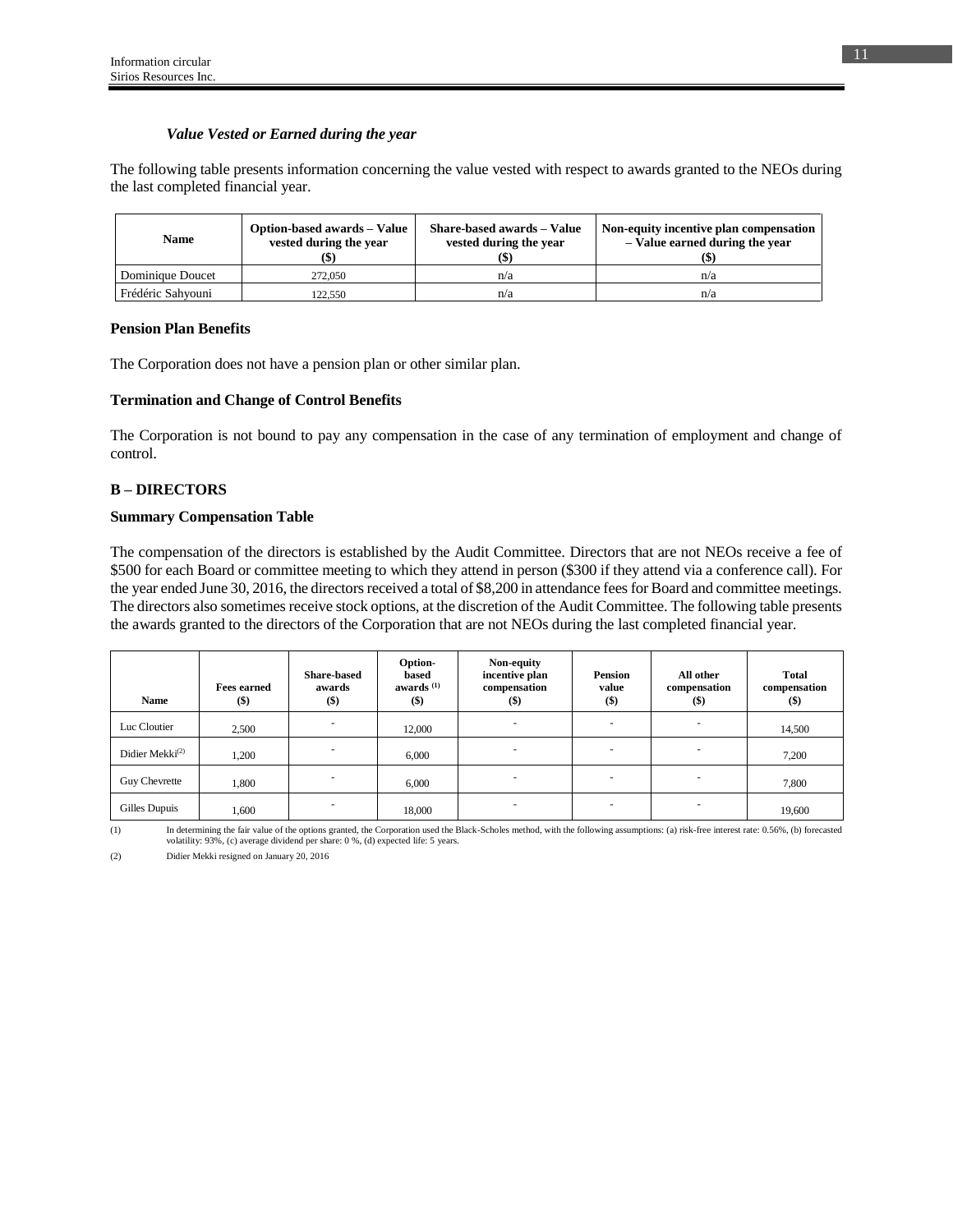### **Incentive plan Awards**

### *Outstanding Share-based Awards and Option-based Awards*

The following table presents the awards granted to the directors of the Corporation that are not NEOs outstanding at the end of the last completed year.

|                             |                                                                                        |                                              | <b>Options-based Awards</b>                                                      |                                                                            | <b>Share-based Awards</b>                                                           |                                                                                  |                                                                                                   |
|-----------------------------|----------------------------------------------------------------------------------------|----------------------------------------------|----------------------------------------------------------------------------------|----------------------------------------------------------------------------|-------------------------------------------------------------------------------------|----------------------------------------------------------------------------------|---------------------------------------------------------------------------------------------------|
| <b>Name</b>                 | Number of<br>securities<br>underlying<br>unexercised<br>options <sup>(1)</sup><br>(# ) | <b>Options</b><br>exercise<br>price<br>$($)$ | <b>Options expiration</b><br>date                                                | Value of<br>unexercised<br>in-the-money<br>options <sup>(1)</sup><br>$($)$ | Number of shares or<br>units of shares that<br>have not vested<br>(# <sup>2</sup> ) | Market or payout value<br>of share-based awards<br>that have not vested<br>$($)$ | Market or payout value<br>of vested share-based<br>awards not paid out or<br>distributed<br>$($)$ |
| Luc Cloutier                | 28,571<br>225,000<br>200,000<br>75,000<br>40,000<br>200,000                            | 0.70<br>0.24<br>0.16<br>0.10<br>0.12<br>0.10 | 2017-06-17<br>2018-01-17<br>2018-12-12<br>2019-11-25<br>2020-04-13<br>2020-12-08 | $\Omega$<br>33,750<br>46,000<br>21,750<br>10,800<br>58,000                 | n/a                                                                                 | n/a                                                                              | n/a                                                                                               |
| Didier Mekki <sup>(2)</sup> | 300,000<br>100,000                                                                     | 0.12<br>0.10                                 | $2017 - 01 - 20$<br>2017-01-20                                                   | 81,000<br>29,000                                                           | n/a                                                                                 | n/a                                                                              | n/a                                                                                               |
| Guy Chevrette               | 300,000<br>100,000                                                                     | 0.12<br>0.10                                 | 2020-04-27<br>2020-12-08                                                         | 81,000<br>29,000                                                           | n/a                                                                                 | n/a                                                                              | n/a                                                                                               |
| Gilles Dupuis               | 300,000                                                                                | 0.10                                         | 2020-12-08                                                                       | 87,000                                                                     | n/a                                                                                 | n/a                                                                              | n/a                                                                                               |

(1) The value of unexercised "in-the-money" options is calculated using the closing price of the common shares of the Corporation on the TSX Venture Exchange on June 30, 2016 (\$ 0.39) less the respective exercise price of the options.

(2) Didier Mekki resigned on January 20, 2016

#### *Value vested or earned during the year*

The following table presents information concerning the value vested with respect to awards granted to the directors of the Corporation that are not NEOs during the last completed financial year.

| <b>Name</b>                 | Option-based awards - Value<br>vested during the year<br>(\$) | Share-based awards - Value<br>vested during the year<br>$\left( \mathbb{S}\right)$ | Non-equity incentive plan<br>compensation - Value earned<br>during the year |
|-----------------------------|---------------------------------------------------------------|------------------------------------------------------------------------------------|-----------------------------------------------------------------------------|
| Luc Cloutier                | 170,300                                                       | n/a                                                                                | n/a                                                                         |
| Didier Mekki <sup>(1)</sup> | 110,000                                                       | n/a                                                                                | n/a                                                                         |
| <b>Guy Chevrette</b>        | 110,000                                                       | n/a                                                                                | n/a                                                                         |
| Gilles Dupuis               | 87,000                                                        | n/a                                                                                | n/a                                                                         |

(1) Didier Mekki resigned on January 20, 2016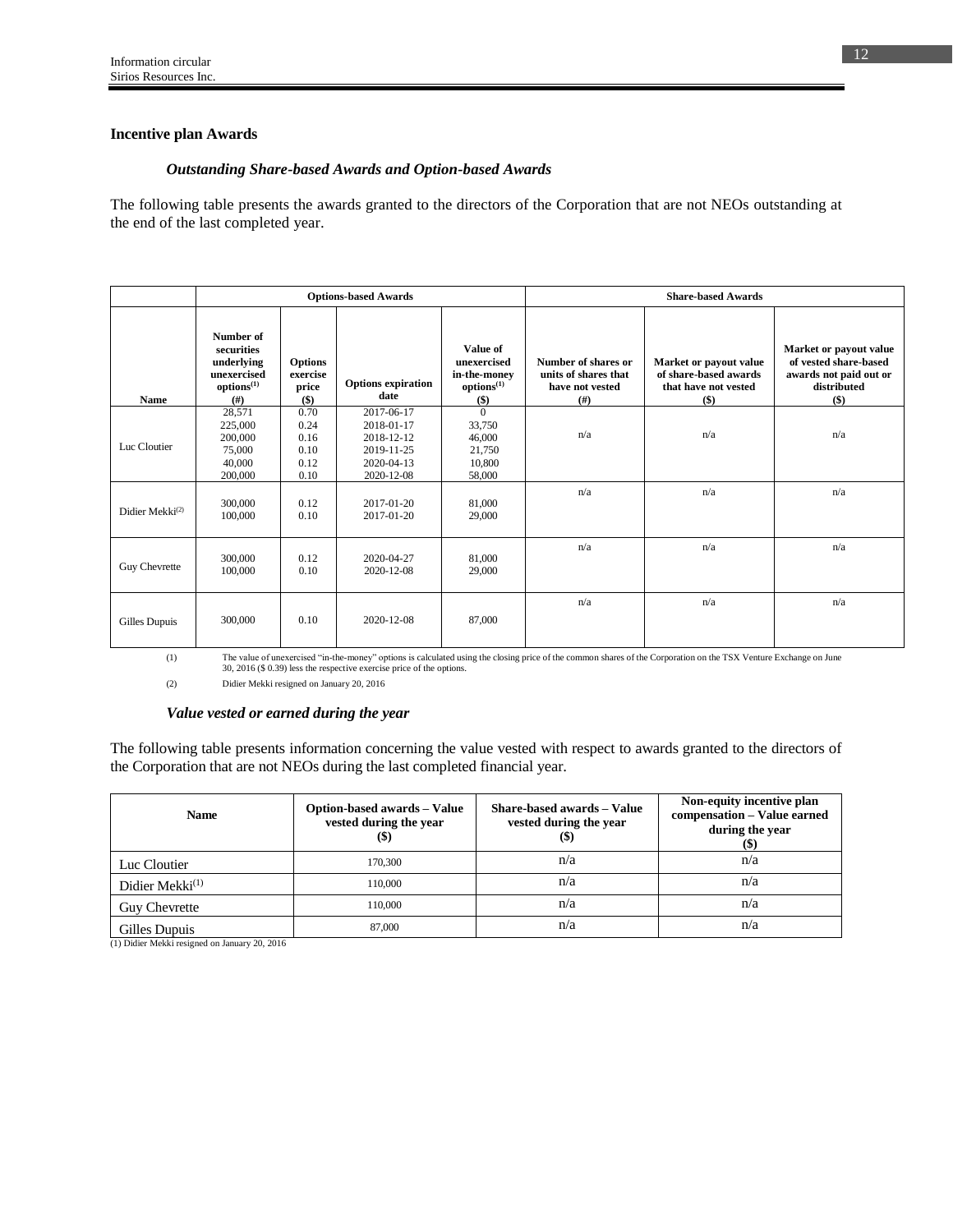## **SECURITIES AUTHORIZED FOR ISSUANCE UNDER EQUITY COMPENSATION PLANS**

The following table sets out certain details with respect to compensation plans pursuant to which equity securities of the Corporation are authorized for issuance at the end of the last completed financial year.

| <b>Plan Category</b>                                          | Number of securities to be issued<br>upon exercise of outstanding<br>options, warrants and rights<br>(a) | Weighted-average exercise price<br>of outstanding options, warrants<br>and rights<br>(b) | Number of securities remaining<br>available for future issuance under<br>equity compensation plans (excluding<br>securities reflected in column (a))<br>(c) |
|---------------------------------------------------------------|----------------------------------------------------------------------------------------------------------|------------------------------------------------------------------------------------------|-------------------------------------------------------------------------------------------------------------------------------------------------------------|
| Equity compensation plans approved by<br>security holders     | 5,736,429                                                                                                | \$0.16                                                                                   | 4,394,752                                                                                                                                                   |
| Equity compensation plans not approved<br>by security holders | n/a                                                                                                      | n/a                                                                                      | n/a                                                                                                                                                         |

## **INDEBTEDNESS OF EXECUTIVE OFFICERS AND DIRECTORS**

During the fiscal year ended June 30, 2016, and as at the date of this Information Circular, none of the directors, executive officers, employees (or previous directors, executive officers or employees) of the Corporation, each proposed nominee for election as a director of the Corporation and any associate of such a person was or is indebted to the Corporation with respect to the purchase of securities of the Corporation and for any other reason.

## **LIABILITY INSURANCE FOR EXECUTIVE OFFICERS**

The Corporation has liability insurance for its directors and executive officers. The insurance policy provides a maximum annual coverage of \$5,000,000. The Corporation paid an annual premium of \$6,257 for the policy during the last financial year.

## **INTEREST OF INFORMED PERSONS IN MATERIAL TRANSACTIONS**

The management of the Corporation is not aware of any material interest, direct or indirect, that any Director, proposed Director, Officer, Shareholder of the Corporation holding, directly or indirectly, as beneficial owner, more than 10% of the outstanding common shares of the Corporation or any associate or affiliate of any such persons would have in any material transaction concluded since the beginning of the last financial year of the Corporation or in any proposed transaction which had or could have a material effect on the Corporation, other than what is disclosed in this Information Circular.

## **STOCK OPTION PLAN**

The objective of the Plan is to permit the directors, executive officers, employees, consultants and persons providing investor relation services to participate in the growth and development of the Corporation through the grant of options to purchase common shares.

The principal terms of the Plan are the following:

- (1) the maximum number of shares that may be issued under the Plan is limited to 10% of the issued and outstanding common shares of the Corporation at the time of the grant of the options;
- (2) the number of shares reserved for issuance during a 12 month period cannot exceed the following percentage of issued and outstanding shares of the Corporation, being:
	- (i) 5% of the case of an individual;
	- (ii) 2% in the case of a consultant; and
	- (iii) 2% for all persons providing investor relation services with these options to be acquired gradually over that 12 month period, with a maximum of 25% per quarter;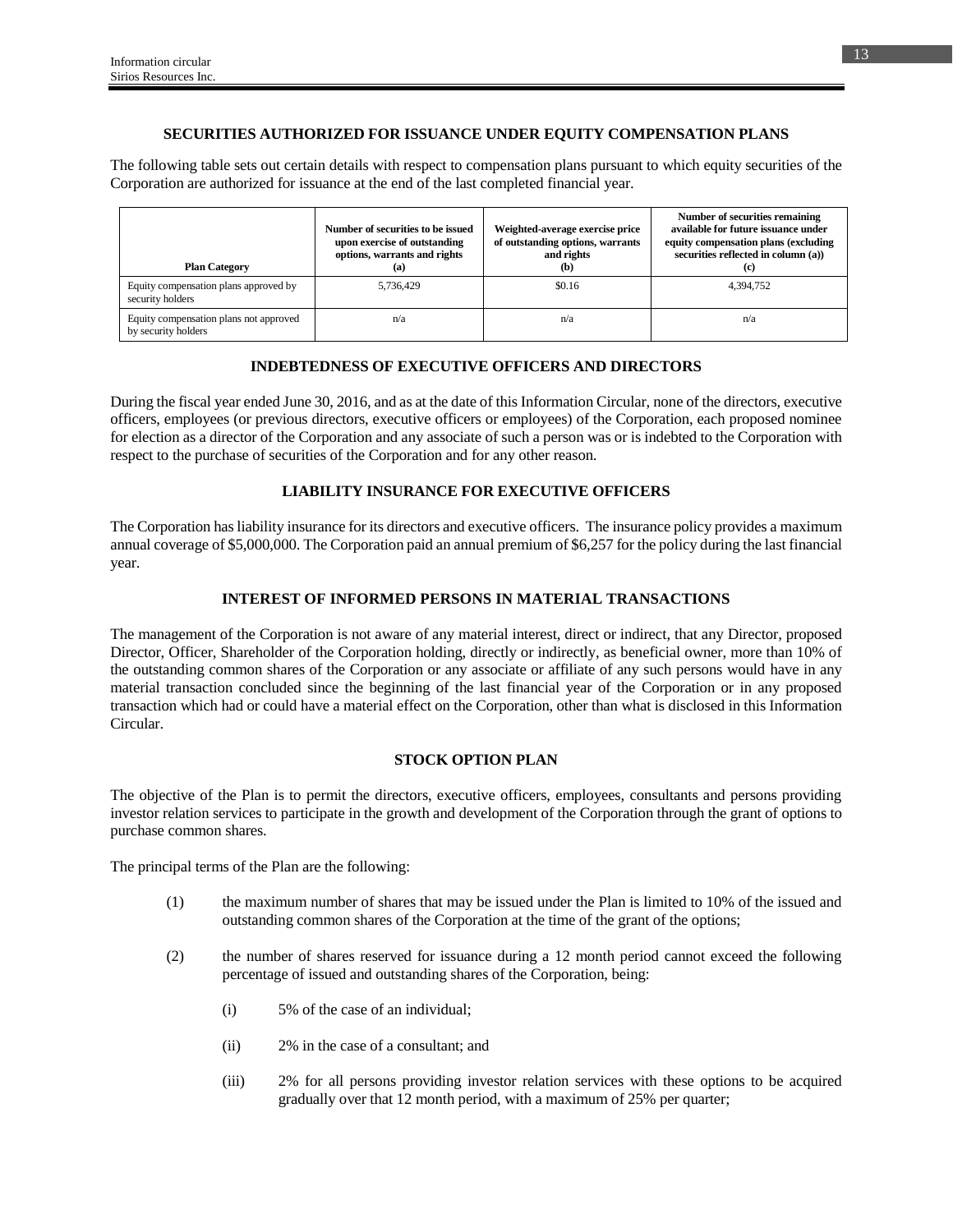- (3) the exercise price of the options shall not be less than the closing price of the common shares of the Corporation on the TSX Venture Exchange on the last day preceding the grant during which there were transactions;
- (4) the options are non-assignable and have a maximum term of 10 years;
- (5) the options shall terminate upon the death, retirement, resignation or termination of employment of the beneficiary, the beneficiaries or their heirs sometimes having additional delays (that cannot exceed 12 months) stipulated by the Plan to exercise their options;
- (6) the proceeds from the exercise of the options will be used for the working capital of the Corporation.

### **AUDIT COMMITEE**

### **Charter and Composition of the Audit Committee**

The text of the Audit Committee's charter is attached hereto as Schedule "A". The current members of the audit committee of the Corporation are Luc Cloutier, Gilles Dupuis and Guy Chevrette. Such members are financially literate and independent members of the audit committee, as such terms are defined in National Instrument 52-110 Audit Committees ("NI 52-110").

## **Relevant Education and Experience**

The Audit Committee reviews the Corporation's financial position, examines and recommends the approval of the quarterly financial statements, the audit mandates and audited annual reports, questions the auditor and assesses the Corporation's returns, investments and portfolio of mining properties. The audit committee held four (4) meetings during the financial year ended June 30, 2016.

The three members of the Audit Committee have, as a group, the relevant education and mostly a vast experience as directors and officers of public junior mining exploration companies in order to perform their responsibilities. All three members are financially literate, meaning that they have the ability to read and understand a set of financial statements that present a breadth and level of complexity of accounting issues that are generally comparable to the breadth and complexity of the issues that can be reasonably expected to be raised by the Corporation's financial statements.

Luc Cloutier holds an Accounting Diploma from the Timmins Business College. In 2002, he has been elected Chairman of Caisse Populaire Desjardins d'Amos, where he acted as director during the past ten years. From 1975 to 1998, he was President & CEO of Trudel & Frères, a safety products and equipment distributor company. Since 1998, he has been President of his own private management company.

Guy Chevrette first worked as an unionist where he made his mark as a key member of the Cliche Commission in the investigation of the sacking of James Bay in 1974. He became a member of the National Assembly of Quebec in 1976, a position which he held until 2002. During this period, he served as Minister of Natural Resources, Minister responsible for Aboriginal Affairs, Minister responsible for regional development, Minister of Transport and Minister responsible for Wildlife and Parks. He also was the Minister in several other ministries such as of Social Affairs, Health and Social Services, State for Regional Development and Municipal Affairs. In 2002, he was appointed Special Representative of the Prime Minister on the issue of the territorial agreement with the Innu of North Shore. He then became the President of the Association des centres locaux de développement du Québec (ACLDQ) in 2004 and in 2005, he became CEO of the Québec Forest Industry Council, until the end of 2010.

Gilles Dupuis is an investigator at the Illegal Practice Surveillance Service of the Ordre des Ingénieurs du Québec since November 2001. After completion of police technical studies, he occupied, from 1968 to 2000, various positions with the Montreal City Police Service, first as policeman and thereafter as investigator. Mr. Dupuis has been an active private investor mainly in natural resources companies since 1999.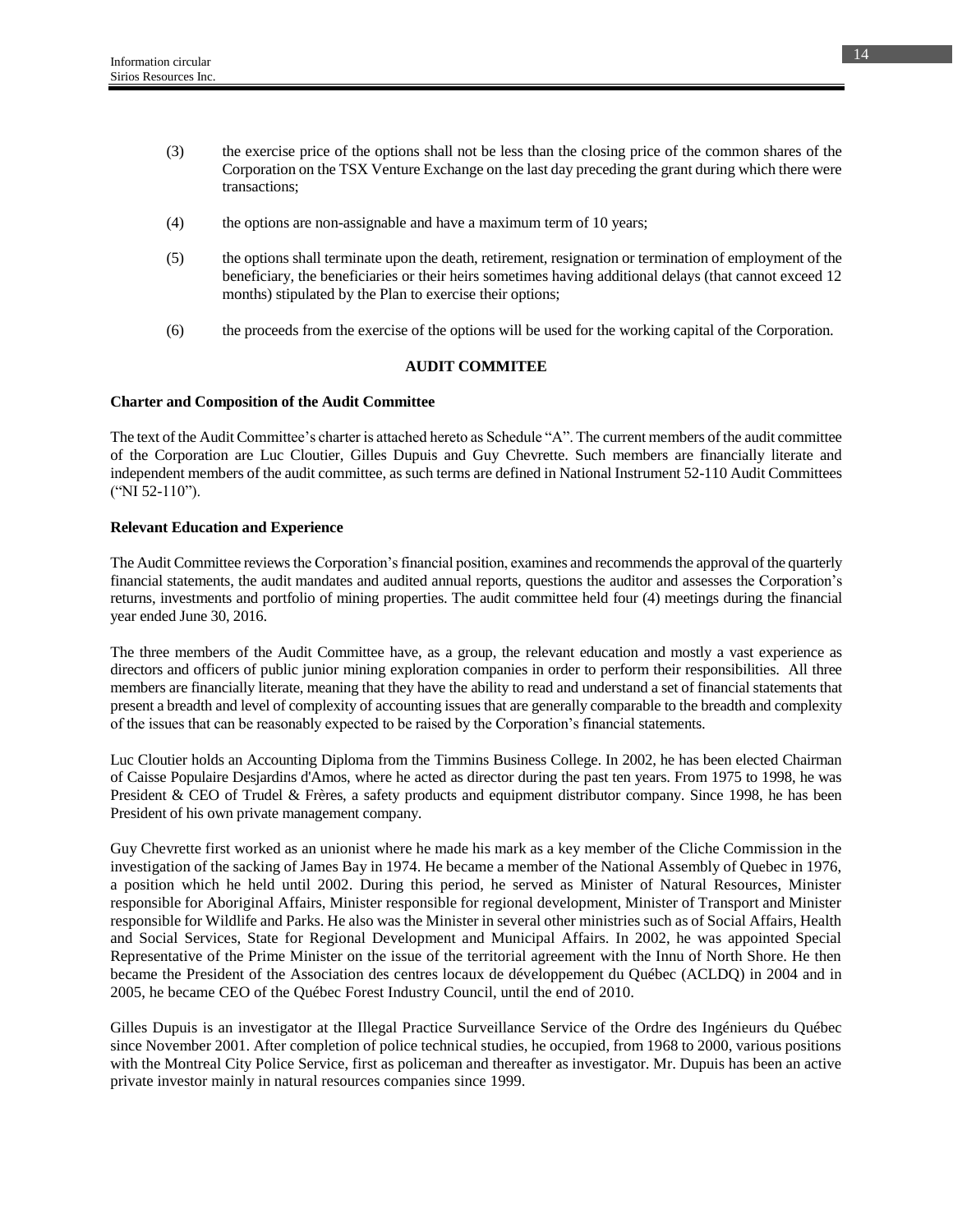## **Audit Committee Oversight**

At no time during the Corporation's financial year ended June 30, 2016 was a recommendation of the Audit Committee to nominate or compensate an external auditor not adopted by the Board of Directors.

### **Reliance on Certain Exemptions**

At no time during the Corporation's financial year ended June 30, 2016 has the Corporation relied on the various exemptions provided under NI 52-110. However, the Corporation is not required to comply with Parts 3 and 5 of NI 52-110 given that it is a venture issuer as defined in NI 52-110.

### **Pre-Approval Policies and Procedures**

The Audit Committee has not adopted specific policies and procedures for the engagement of non-audit services.

### **External Auditor Service Fees**

The aggregate fees billed by the Corporation's external auditor in each of the last two (2) fiscal years for audit fees are as follows:

| <b>Financial Year</b><br>Ending | Audit Fees $(\$)^{(1)}$ | <b>Audit-Related Fees</b><br>$(5)^{(2)}$ | Tax Fees $(\$)^{(3)}$ | All Other Fees $(\$)^{(4)}$ | <b>Total</b> |
|---------------------------------|-------------------------|------------------------------------------|-----------------------|-----------------------------|--------------|
| June 30, 2016                   | 33.280 \$               | Nil                                      | 5.200 \$              | 338\$                       | 38.818\$     |
| June 30, 2015                   | 28,080 \$               | Nil                                      | $4,004$ \$            | 2.600 \$                    | 34,684 \$    |

1) *Audit Fees* consist of the aggregate fees billed by the external auditor of the Corporation for audit services.

2) *Audited Related Fees* consist of the aggregate fees billed for assurance and related services that are reasonably related to the performance of the audit or review of the financial statements of the Corporation and are not reported under "Audit Fees" above and include the provision of comfort letters and consents, consultations concerning financial accounting and reporting of specific issues and the review of documents filed with regulatory authorities.

3) *Tax Fees* consist of the aggregate fees billed for tax compliance, tax advice and tax planning services, including the preparation of tax returns and claims for refund; tax consultations, such as assistance and representation in connection with tax audits and appeals, tax advice related to mergers and acquisitions, and requests for rulings or technical advice from taxing authorities; tax planning services; and consultation and planning services.

4) *All Other Fees* include the aggregate fees billed for products and services provided by the auditor, other than the services reported above.

## **CORPORATE GOVERNANCE PRACTICES**

National Policy 58-201 Corporate Governance Guidelines and National Instrument 58-101 Disclosure of Corporate Governance Practices set out a series of guidelines for effective corporate governance. The guidelines address matters such as the composition and independence of corporate boards, the functions to be performed by boards and their committees, and the effectiveness and education of board members. Each reporting issuer must disclose on an annual basis the corporate governance practices that it has adopted.

#### **Board of Directors**

#### 1. Independent Directors

An independent director is a director who has no direct or indirect material relationship with an issuer. A material relationship is a relationship which could, in the view of the issuer's board of directors, be reasonably expected to interfere with the exercise of a member's independent judgement. The majority of the directors of the Corporation are independent. The independent directors of the Corporation are currently Luc Cloutier, Guy Chevrette, Gilles Dupuis and Michel Bouchard.

2. Non Independent Director

Dominique Doucet must be considered a non-independent director of the Corporation, given the fact that he holds the positions of Chairman and President of the Corporation.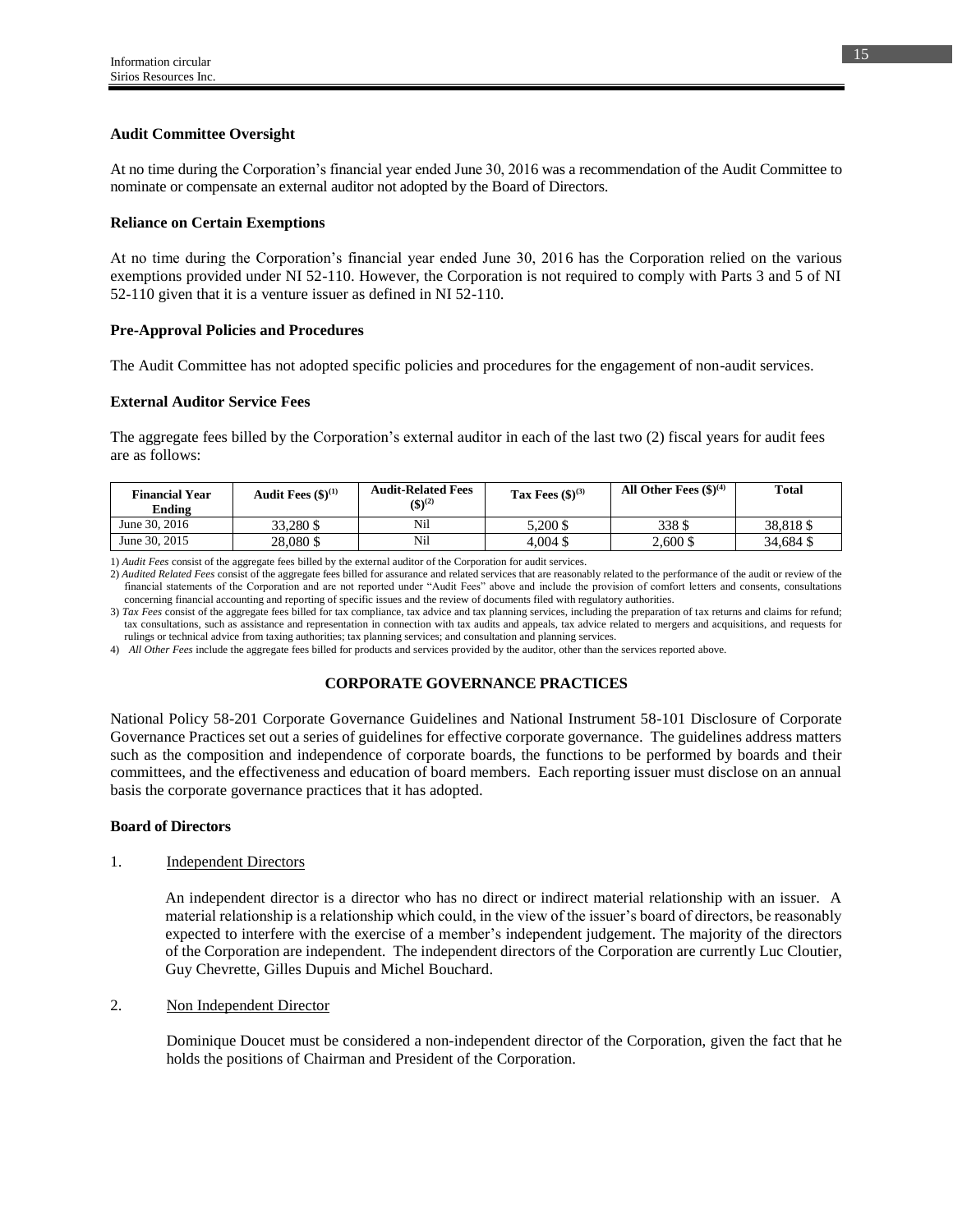The independent directors of the Board regularly meet without the non-independent director and the experience of such independent directors permits to orientate the Board in facilitating its exercise of independent supervision over management.

## **Directorships**

The following directors are currently directors of other issuers that are reporting issuers (or the equivalent) in a jurisdiction of Canada or a foreign jurisdiction:

| <b>Name</b>      | <b>Issuer</b>              |
|------------------|----------------------------|
| Dominique Doucet | Khalkos Exploration Inc.   |
| Michel Bouchard  | Cartier Resources Inc.     |
|                  | First Mining Finance Corp. |
|                  | Monarques Gold Corporation |

#### **Orientation and Continuing Education**

The Corporation does not currently have a formal orientation program for new directors. The Board of Directors has not at this time taken any measures to provide continuing education for the directors. However, the directors are invited to follow, at the expense of the Corporation, the various seminars offered by the TSXV and the Canadian securities authorities on the management of public corporations and on the duties of directors of such corporations. Also, the directors have access to the legal counsels of the Corporation for any question concerning their duties as director.

### **Ethical Business Conduct**

The directors of the Corporation have the obligation to fulfill their duties and assume their functions in the best interest of the Corporation. The Corporation requires that all directors comply with the laws and regulations governing the affairs of the Corporation. Also, the Corporation promotes the integrity and follows an ethical business conduct in the conduct of its affairs. Finally, the Board of Directors requests that all its members actively participate to the meetings of the board and of the committees, as applicable.

The Corporation also requires each director to disclose any potential conflict of interest and will address any such issue on a case-by-case basis.

#### **Nomination of Directors**

The Corporation's Board of Directors currently selects the nominees for a director position after having carefully evaluated the qualifications, professional aptitudes, personality and other qualifications, including the time and energy the nominee can contribute to the task as well as the contribution he brings to the Board.

## **Compensation**

All matters with respect to the compensation are determined by the Audit Committee. The compensation program is described under the heading "Compensation of Executive Officers and Directors".

#### **Other Board Committees**

The only committee of the Board of Directors of the Corporation is the Audit Committee.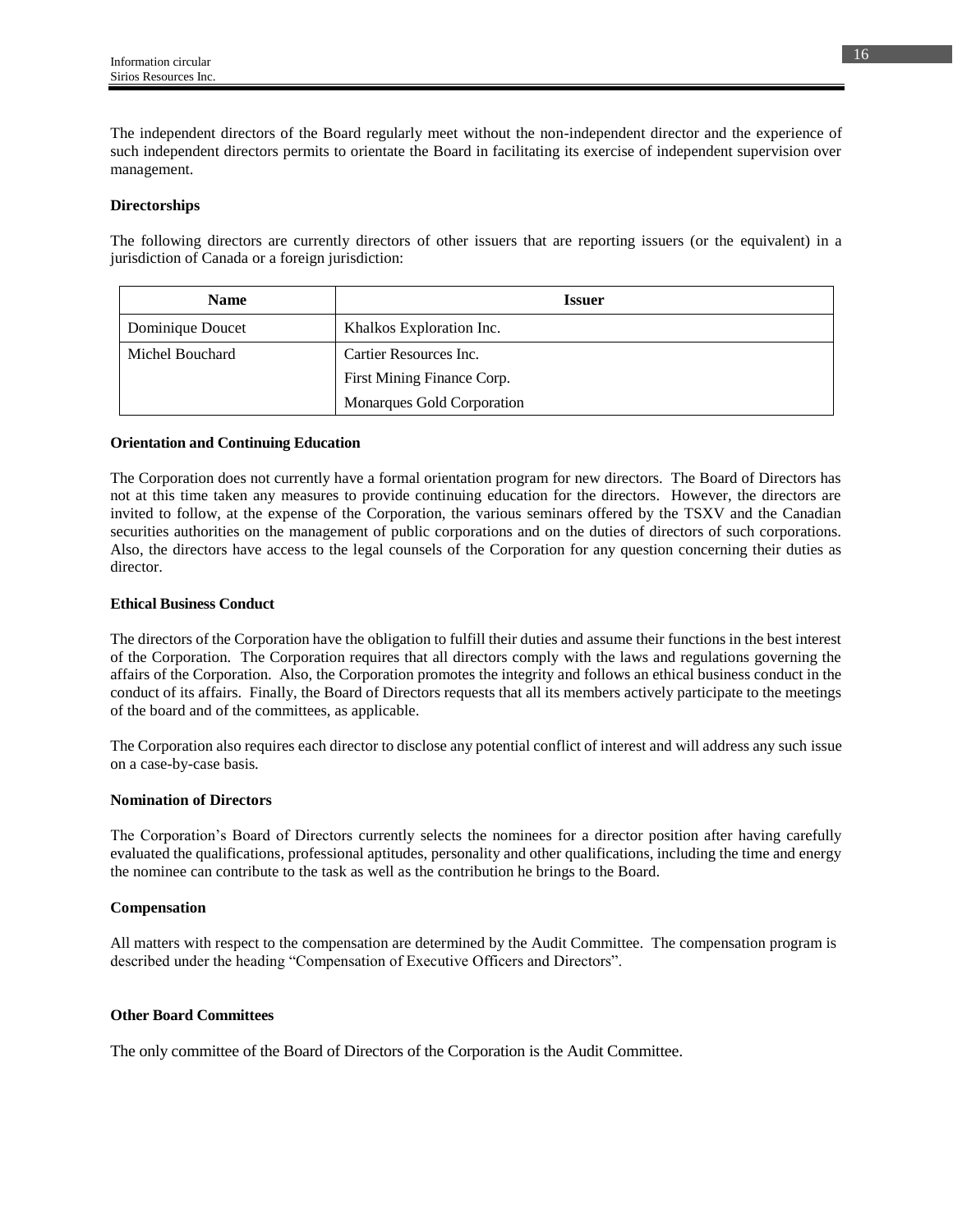### **Evaluation**

The Board of Directors as a whole is responsible for evaluating the effectiveness and contribution of each member of the Board of Directors individually and the effectiveness and contribution of the Board of Directors as a whole as well as the Audit Committee.

### **OTHER AGENDA ITEMS**

The Corporation's management is unaware of any change regarding the items listed in the Notice of Meeting or of any other item that could be submitted to the Meeting, apart from those mentioned in the Notice of Meeting. However, if changes concerning the items on the agenda mentioned in the Notice of Meeting, or other items, are submitted to the Meeting in valid form, the attached proxy form confers discretionary power upon the persons named therein to vote, using their best judgment, on the related changes or on other items.

## **ADDITIONAL INFORMATION**

Additional financial information is provided in the financial statements and the Management's report for the year ended June 30, 2016. Such documents and this Information Circular are available on the Corporation's website (**www.sirios.com**) as well as on SEDAR (**www.sedar.com**).

Copies are also available by contacting the Corporation:

1000 St-Antoine West Street, Suite 415 Montreal (Québec) H3C 3R7 Tel : 514-510-7961 Fax : 514-510-7964

The Corporation may request the payment of reasonable fees if the requesting party is not a shareholder of the Corporation.

## **APPROVAL OF INFORMATION CIRCULAR**

The contents and the sending of the Information Circular have been approved by the Directors of the Corporation.

Montreal, October 20, 2016

**By order of the Board of Directors**

*(s) Dominique Doucet*

**Dominique Doucet, President**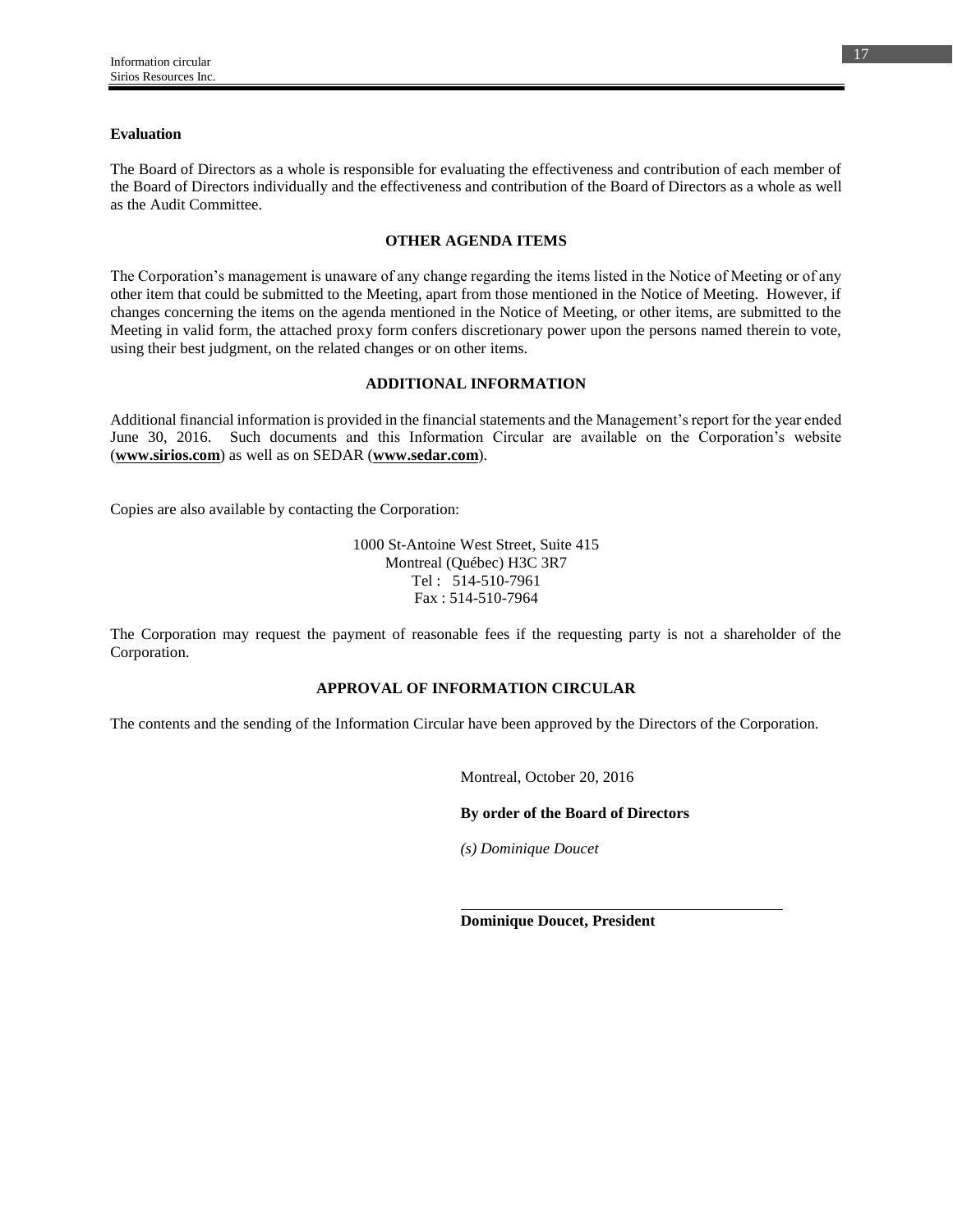### **SCHEDULE "A"**

## **SIRIOS RESOURCES INC. AUDIT COMMITTEE CHARTER**

The following charter is adopted in compliance with *Regulation 52-110 respecting Audit Committees* ("MI 52-110").

## 1. **MANDATE AND OBJECTIVES**

The mandate of Audit Committee of the Corporation (the "Committee") is to assist the Board of Directors of the Corporation (the "Board") un fulfilling its financial oversight responsibilities by reviewing the financial reports and other financial information provided by the Corporation to regulatory authorities and shareholders, the Corporation's systems of internal controls regarding finance and accounting and the Corporation's auditing, accounting and financial reporting processes.

The objectives of the Committee are to:

- (i) serve as an independent and objective party to monitor the Corporation's financial reporting and internal control system and review the Corporation's financial statements;
- (ii) ensure the independence of the Corporation's external auditor; and
- (iii) provide better communication among the Corporation's auditor, the management and the Board.

### **2. COMPOSITION**

The Committee shall be comprised of at least three (3) Directors as determined by the Board. The majority of the members of the Committee shall be independent, within the meaning of MI 52-110.

The members of the Committee shall be financially literate or have financial management expertise. A person who is not financially literate may however be appointed as a member of the Committee provided that it becomes financially literate within a reasonable period of time following its appointment.

For the purposes of this Charter, the definition of "financially literate" is the ability to read and understand a set of financial statements that present a breadth and level of complexity of accounting issues that are generally comparable to the breadth and complexity of the issues that can presumably be expected to be raised by the Corporation's financial statements.

The members of the Committee shall be elected by the Board at its first meeting following each annual shareholder's meeting. Unless a Chairman is elected by the Board, the members of the Committee may designate a Chairman by a majority vote of all the Committee members.

## **3. MEETINGS AND PROCEDURES**

The Committee shall meet at least four (4) times annually or more frequently if required.

At all meetings of the Committee, every question shall be decided by a majority of the votes cast. In the case of an equality of votes, the Chairman shall not be entitled to a second vote.

A quorum for meetings of the Committee shall be a majority of its members and the rules for calling, holding, conducting and adjourning meetings of the Committee shall be the same as those governing meetings of the Board.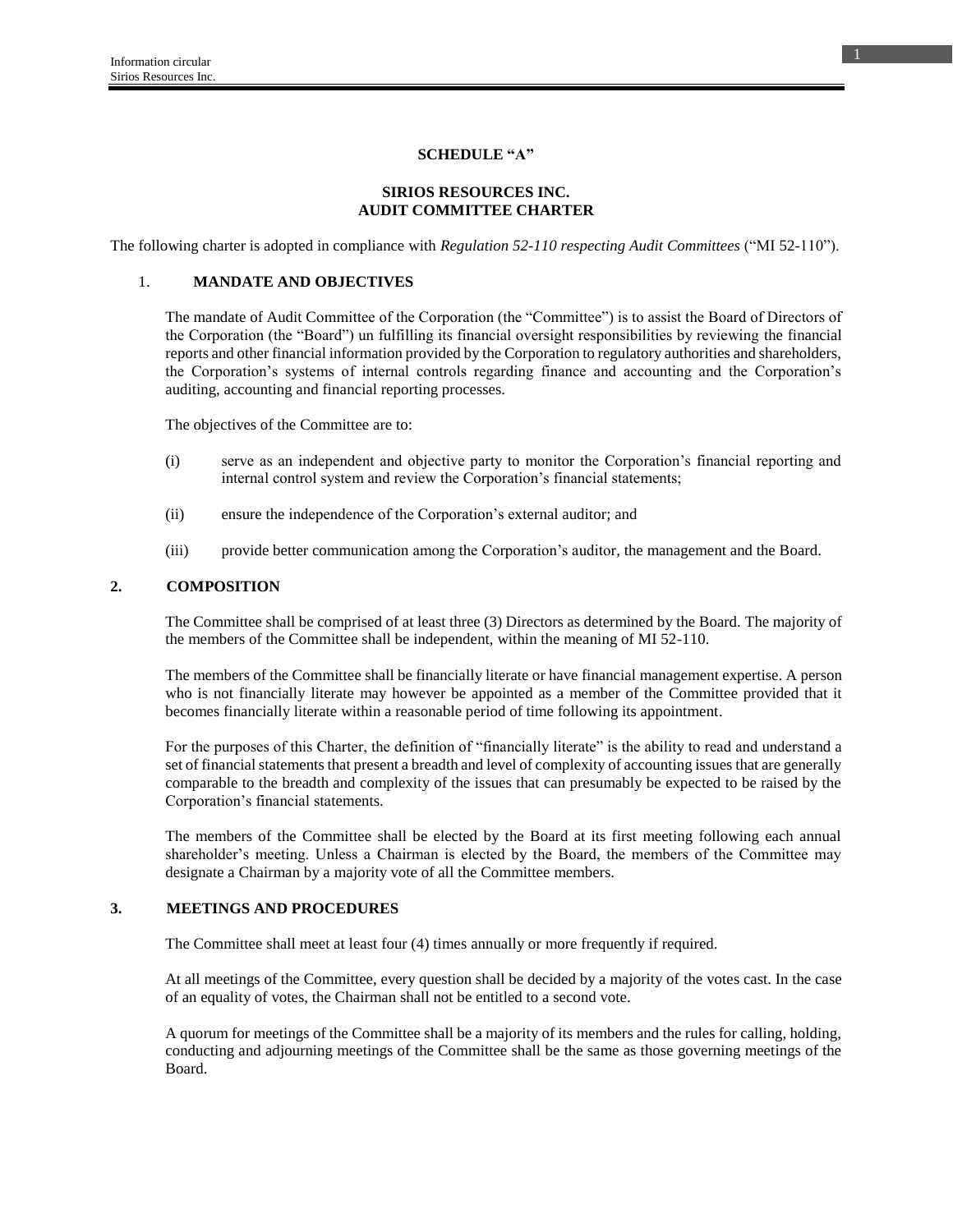## **4. DUTIES AND RESPONSIBILITIES**

The following are the general duties and responsibilities of the Committee:

### 4.1 **Financial Statements and Disclosure Matters**

- a) review the Corporation's financial statements, MD&A and any press releases regarding annual and interim earnings, before the Corporation publicly discloses such information, and any reports or other financial information which are submitted to any governmental body or to the public;
- b) be satisfied that adequate procedures are in place for the review of the Corporation's public disclosure of financial information extracted or derived from the Corporation's financial statements, other than the public disclosure referred to in paragraph 4.1 (a) and periodically assess the adequacy of those procedures.

## 4.2 **External Auditor**

- a) recommend to the Board the selection and, where applicable, the replacement of the external auditor to be nominated annually by the shareholders of the Corporation and recommend to the Board the compensation of such external auditor;
- b) oversee directly the work of the external auditor, which is the representative of the shareholders of the Corporation towards the Board and the Committee and review annually its performance and independence;
- c) settle any disagreement between management and the external auditor regarding financial reporting;
- d) on an annual basis, review and discuss with the external auditor all significant relationships it may have with the Corporation that may impact its objectivity and independence;
- e) consult with the external auditor about the quality of the Corporation's accounting principles, internal controls and the completeness and accuracy of the Corporation's financial statements;
- f) review and approve the Corporation's hiring policies regarding partners, employees and former partners and employees of the present and former external auditor of the Corporation;
- g) review the audit plan for the year-end financial statements and intended template for such statements;
- h) review and pre-approve all audit and audit-related services and the fees and other compensation related thereto, as well as any non-audit services provided by the external auditor to the Corporation or its subsidiaries. The pre-approval requirement is satisfied by the Committee with respect to the provision of non-audit services if:
	- i) the aggregate amount of all the non-audit services that have not been pre-approved does not constitute more than 5% of the total amount of fees paid by the Corporation and its subsidiaries to its external auditor during the fiscal year in which the services are provided;
	- ii) such services were not recognized by the Corporation or its subsidiaries as nonaudit services at the time of the engagement; and